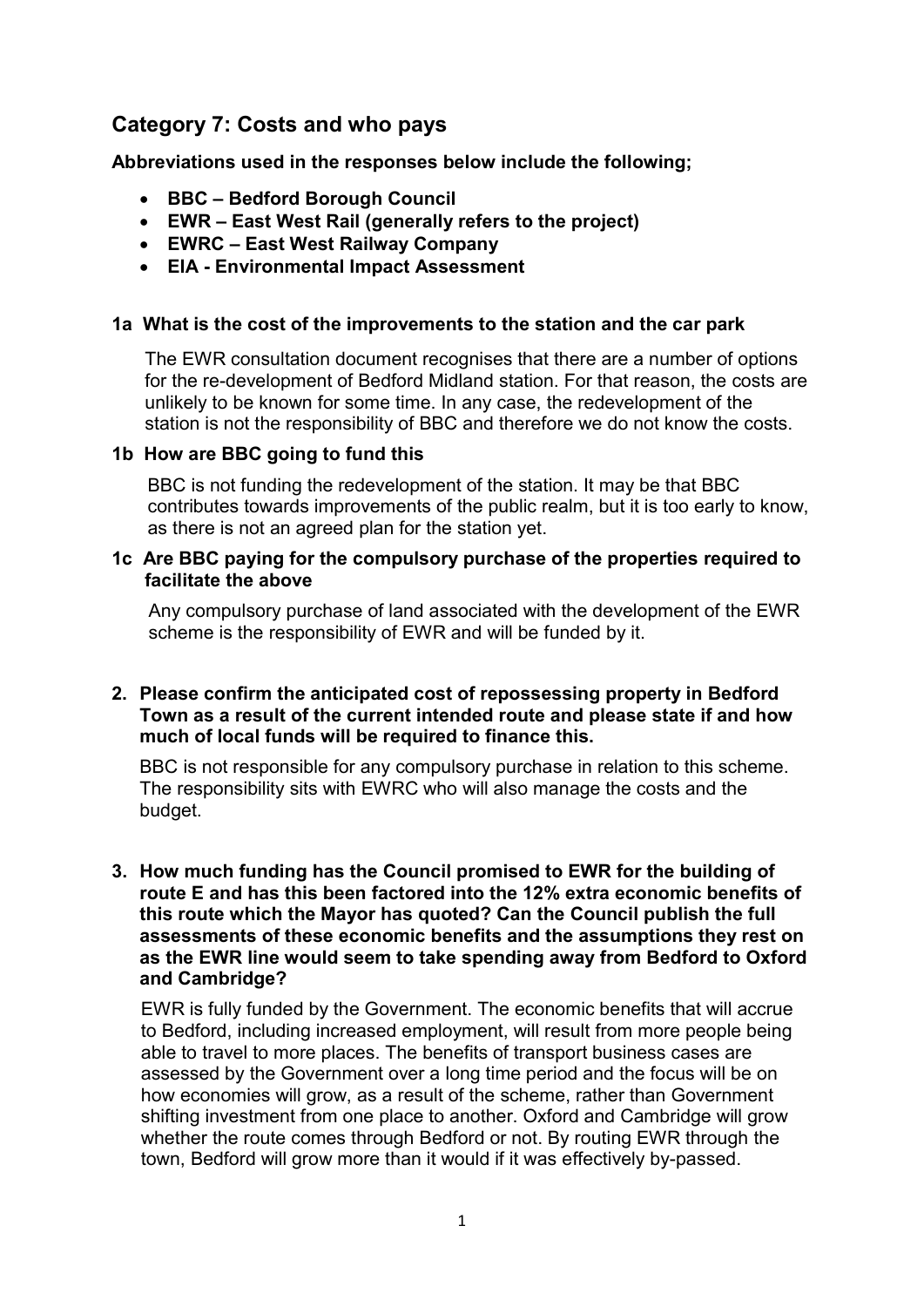# 4. In the recommended Clapham BP Meeting you attended, Both Mayor Dave and Cllr Headley avoided the question asked "Are the Council funding the new Midland station, if Route E is picked?"

 There has been no formal specification or proposal for the new station at Bedford Midland. There is a lot of work required to develop options, to cost them, and then to determine the preferred option on the station. The EWR Consultation Technical Report sets out some of the issues and work to be undertaken. Until such time as this work has been completed, it is impossible to know what the costs will be. EWR will have a requirement to fund the station. It may be possible to explore enhanced options to utilise the overall site more effectively and that may open other funding streams. However, at this stage there is no agreed scope for the station.

 The Council is not contributing any of its own funds to the redevelopment of the station. We have submitted a separate bid to the Government asking for £6.25M to be allocated to the provision of a top-quality public square outside the new station. We now know that around 90% of funding has been approved; this will be additional funding and not at the expense of any normal service provision.

 5. Of the 5 routes submitted for our views in the initial consultation route 5 was by far and away the most expensive for obvious reasons of geography along with causing the greatest impact and destruction along with environmental impact and increasing congestion in Bedford centre. The mysterious re costing of routes 1 to 4 ( route 5 hardly changed ) making them compatible with route 5 has never been explained and in some cases was so significant questions remain about the original costing. I would like an explanation about why we were misled in the original consultation, how theses significant re costings can have occurred and lastly why it should not be expected that route 5 will also cost significantly more.

 The calculations behind the estimated route costs are complex, for reasons explained below.

 The EWR consultation of 2019 referred to costs at 2015 prices, whereas the Preferred Route Option report of January 2020 had rebased costs at 2019 prices. Furthermore, EWR updated their costings based upon additional information acquired in the interim. Further work was undertaken in respect to the scope of works which drove the relative costs as well as updates in respect to the EWR 'transport model', Department for Transport 'appraisal guidance', impact of new potential new housing.

 The Preferred Route Option report clarifies that the original costs were those provided by Network Rail, and that between the 2019 consultation document being produced and the Preferred Route Option report being published EWR re- examined the cost assumptions and took a more conservative approach to some of the costs.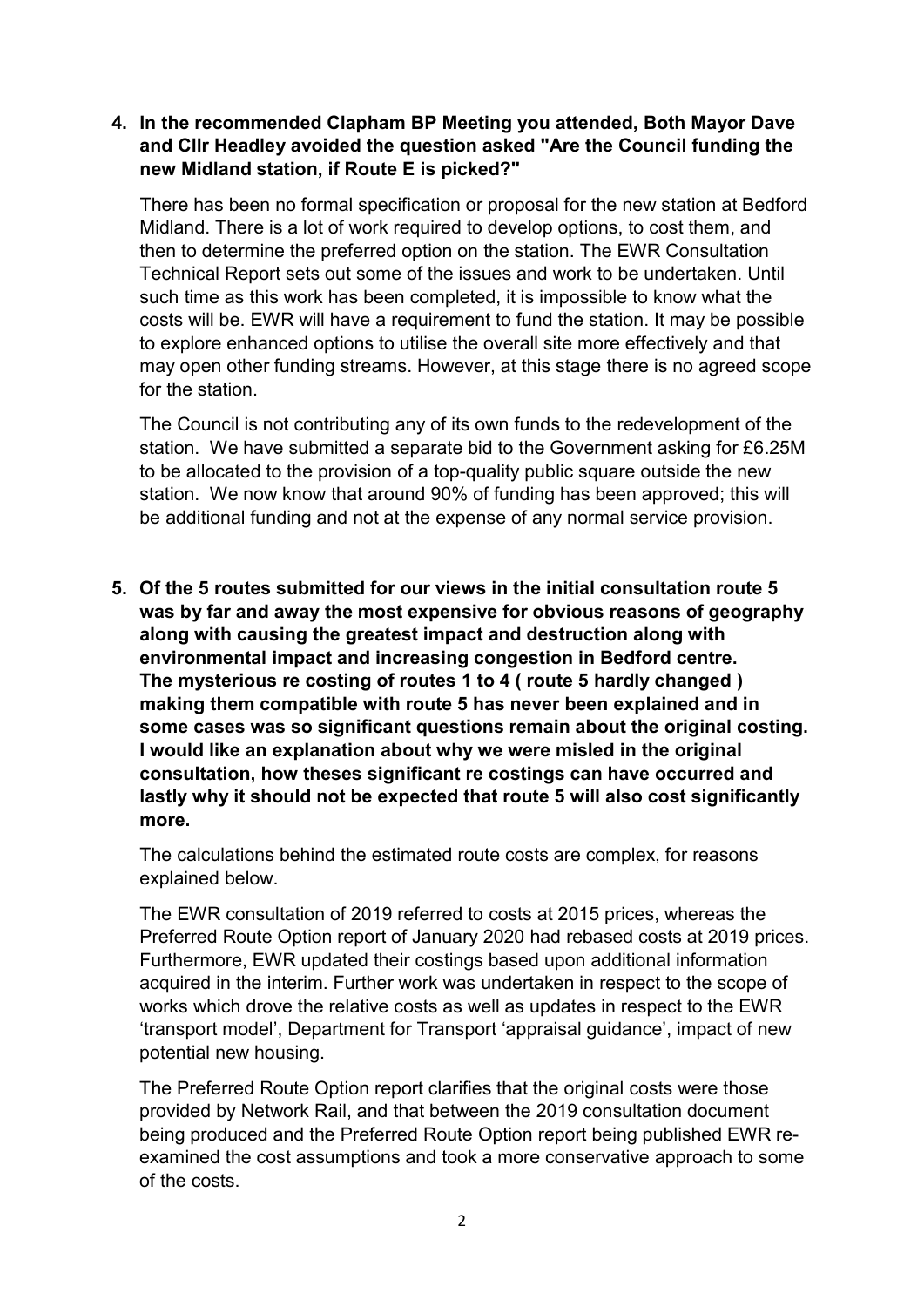The January 2020 cost estimates were those used by EWR and the government to make a decision as to which route to support. Route E was the second lowest capital cost (2019 prices) and only £0.1bn more than the lowest cost (range £3.9bn to £4.3bn) and indicated the highest net profit in terms of railway operations.

 As far as we are aware, there has been no change in the estimated costings since January 2020.

 5. The lesson to be learnt by all government funded schemes , ie HS2 , is that there will be huge overspends and given that the route 5 chosen is a problem route in terms of topography etc this surely is a flawed decision Perhaps our mayor can answer why he seems so obsessed with bringing extra traffic into Bedford, demolishing countless homes , ruining the countryside with diesel freight trains as rail passenger numbers are in serious decline and burdening the taxpayer with unprecedented costs at a time the country is recovering from an event as great as WW2.

 Council support for the routing of EWR through Bedford is based on the anticipated resultant increase in prosperity and economic growth for the town and the Borough. Bedford will accrue more economic benefits and grow more than it would if it was effectively by-passed.

 The resulting increased connectivity will enable more people to access work (or better paid work), which is likely to raise the standard of living, which in turn will encourage more people to live in an area, which then stimulates house prices and encourages more people to live in an area which encourages growth and development.

 The attraction (or availability) of highly skilled workers to locations attracts or propagates innovative technological businesses, which then stimulate demand for employment space. Increased prosperity results in increased consumer spending, which stimulates shops and restaurants etc. In some cases, locations which are cut off from such benefits suffer long term decline and failure. It is for this reason that the Government uses infrastructure investment as a catalyst for regeneration and transformation.

 The economic value attributed to any scheme is dependent upon the estimated additional activity that it generates. The calculation is a complicated formula created by Government economists to model long term patterns of behaviour, in order to quantify and assess scheme benefits. EWRC and the Government support the choice of Route E within this context.

 A station in the town centre allows people to access it by means other than a private car, for example by bus, foot or bicycle, and good traffic management and parking arrangements can reduce the impact of any additional traffic to the station. The Council is of the view that the EWR project can be delivered within the current track curtilage north of Bedford, thereby reducing the number of properties which would require compulsory purchase, and has made this view known to EWRC.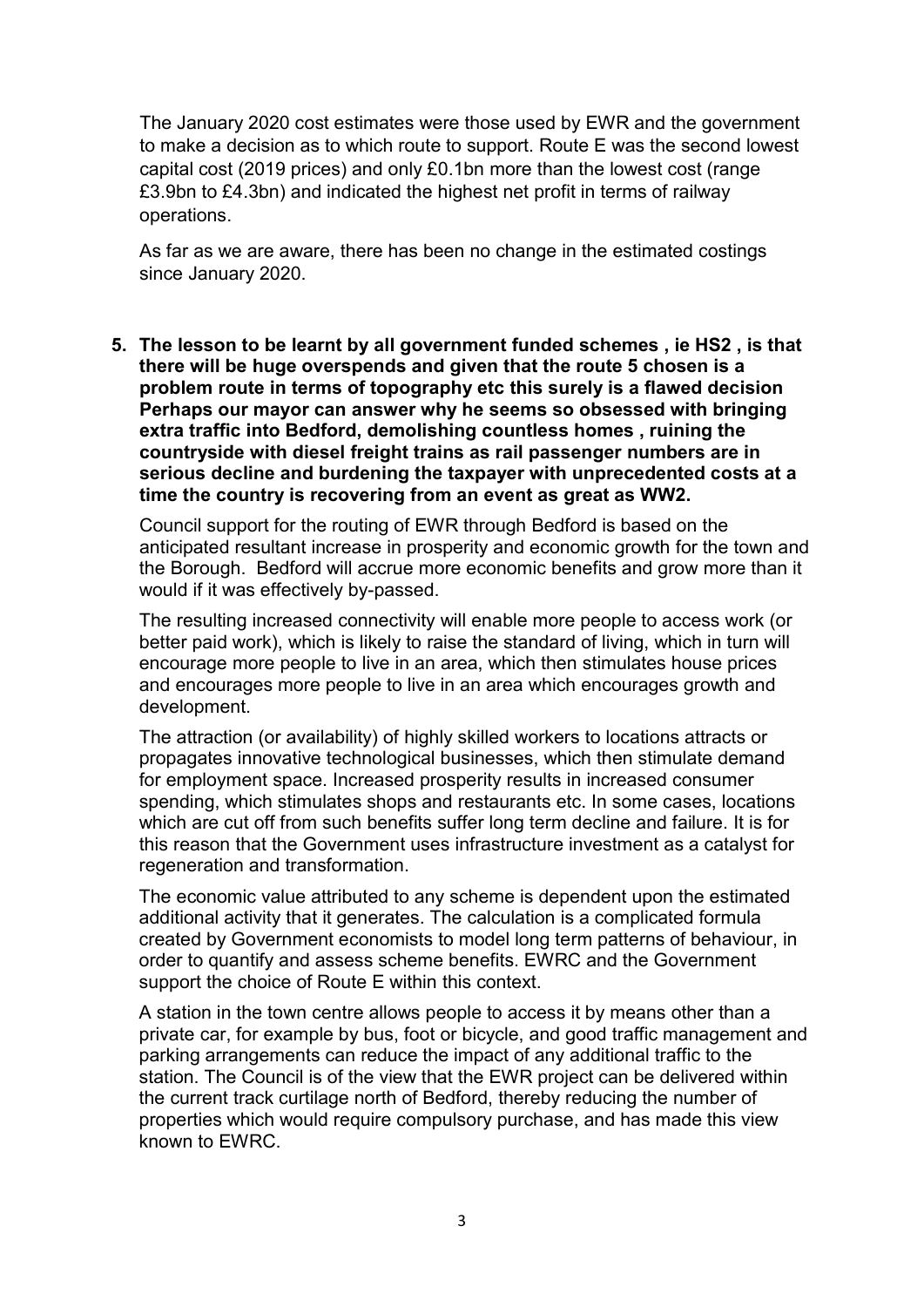Rail freight traffic already runs through Bedford town centre – up to two trains per hour in each direction on the Midland Main Line. There can be no guarantees of freight usage in the future as the railway network as a whole will evolve as time progresses. All we can say at the present is that there are no proposals for additional freight paths to be created at this time.

# 7. Has the council seen detailed costings of the different routes? Have they queried why route E is now, amazingly, much cheaper in the rankings, whereas before it was by far the most expensive?

 The Council has not seen detailed costings of the different routes. As the project continues and more details emerge, EWRC will be able to make more accurate cost estimates, with fewer general assumptions.

# 8. Are the latest costs shown net of estimated economic benefits? If so how have these benefits been arrived at?

 It is our understanding that the costs of delivering the scheme are separate from the benefits which accrue as a result of the scheme. Together these elements will form the EWR business case. BBC has no input into the development of the business case, nor knowledge about the detail.

# 9. Can we see a full detailed analysis of the costs of each route?

Details of estimated route costs have not been made available to the Council.

 10.Concerning the East-West Rail Consultation I am very concerned about the reasons put forward concerning choice of the 'North of Bedford' rail route. This decision made by Government in early 2020 with little publicity, and minimal explanation. The initial consultation indicated that economically routes 'South of Bedford' were best; then, without obvious explanation, significant costs were added to the 'South of Bedford' cost figures so that very surprisingly the 'North of Bedford' route costs became the cheapest. Where is the supporting detailed documentation to explain how this massive change in costs came about?

 My conclusion is that the final route decision is deeply flawed and that a complete and detailed re-evaluation is required.

 Unfortunately, BBC does not have the information needed to answer your question. As you suggest, the decision was one for Government. The business case which quantified the benefits and costs was prepared by EWRC. We can only assume that with the benefit of more detail, the assessment of costs altered. We lobbied hard for the route to come through Bedford because we thought that it was best for the town and for the Borough.

# 11.Could the Council please explain how route E became the best route after being the most expensive?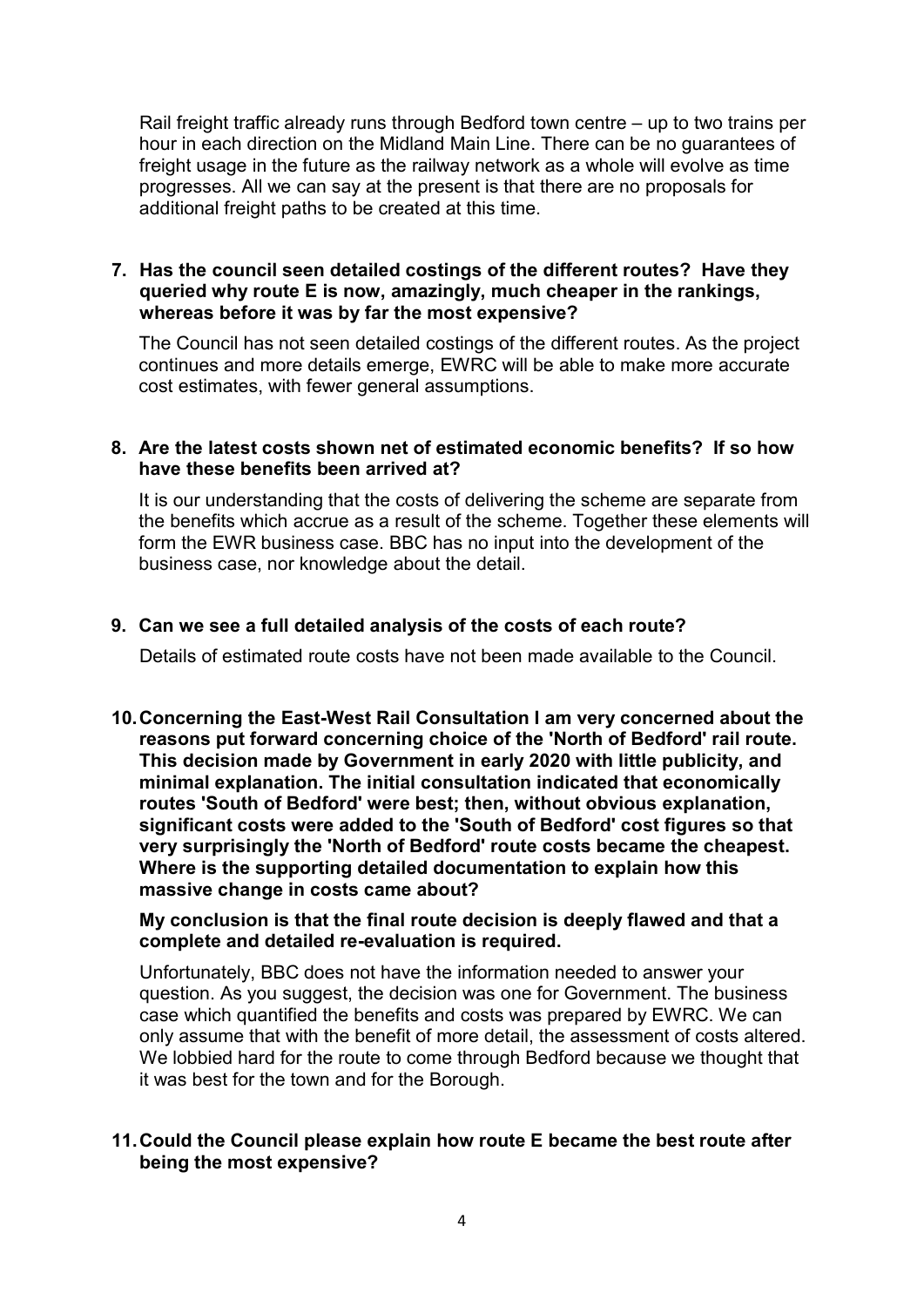Unfortunately, BBC does not have the information needed to answer your question. The business case which quantified the costs was prepared by EWR. We can only assume that with the benefit of more detail the assessment of costs altered.

# 12.House prices in the affected areas are going to go down, it will be less desirable to live with a train line directly going past our house. What is the council going to do to protect us?

 The Council understands the uncertainty for local communities which has arisen from this consultation, and is committed to working with EWRC and local communities to find the best solution to route choice and detailed design. We will work closely with local communities and EWRC to minimise the environmental impact by design.

 Whilst it is true that the railway will have some impact, we are hopeful that by exploring the options carefully and utilising new techniques, where appropriate, EWRC will be able to deliver a railway through the area which, in due course, is seen to be a part of the rural environment, in the way of many existing railway lines across the country. However, we intend to engage with EWRC to ensure that they are sensitive to local issues.

 The obligation to undertake an environmental impact assessment rests with EWRC, and as part of the ongoing process, they will carry out a detailed assessment based upon the selected route in accordance with UK legislation.

 In many cases, it is anticipated that the operation of the new railway will have little impact on the daily life of people in the area.

# 13.There are minutes of a Clapham council meeting (19.03.19

8j&typo=1019\_03\_19\_minutes.pdf) where Councillor Walker is recorded as saying 'Walker noted that improvements to Bedford Midland, including a multi storey car park and extended platforms, would be funded by Bedford BC thus reducing the cost of the northern routes' Can you confirm that BBC will be funding this as stated in the minutes https://linkprotect.cudasvc.com/url?a=https%3a%2f%2fclaphampc.gov.uk%2fwp-content%2fuploads%2fsimple-file-list%2fMinutes-2019%2f2&c=E,1,wsXIlA01g4Lt6\_Pkbnoj89x415j87VH5AN3bIbEyIh2zu37dA D5liDgSQzMdBkg d MkxylwppidtOti95L96C3komvmV9fqDGaxiuScYtTgmp

 The Council is not contributing any of its own funds to the redevelopment of the station. We have submitted a separate bid to the Government asking for £6.25M to be allocated to the provision of a top-quality public square outside the new station. We now know that around 90% of the requested funding has been approved; this will be additional funding and not at the expense of any normal service provision.

# 14.Where will the £6m funding contribution from BBC towards the redesign and development of Bedford Midland Station be coming from? Will this funding from BBC effectively net off the benefit to the town?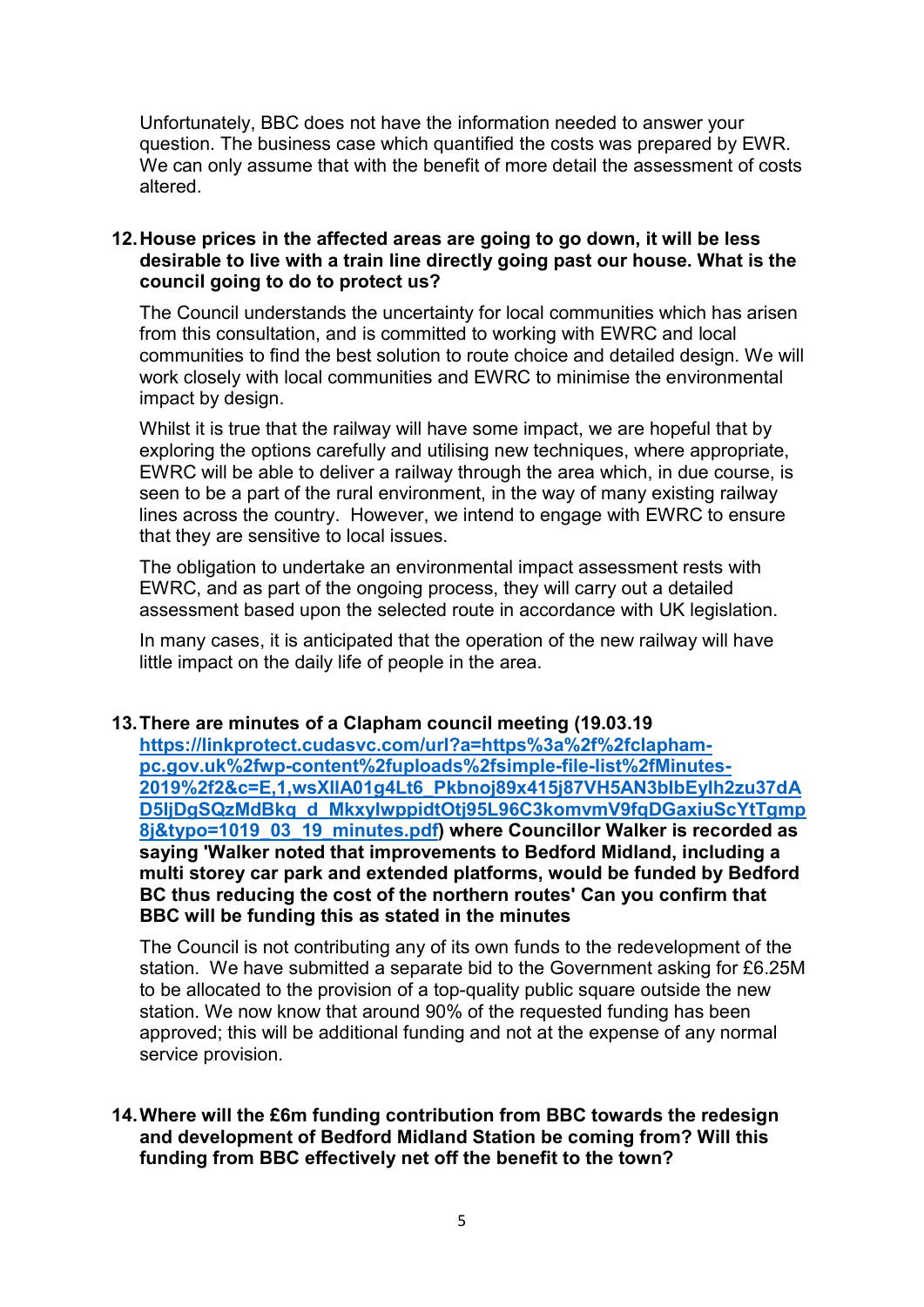The Council is not contributing any of its own funds to the redevelopment of the station. We have submitted a separate bid to the Government asking for £6.25M to be allocated to the provision of a top-quality public square outside the new station. We now know that around 90% of the requested funding has been approved; this will be additional funding and not at the expense of any normal service provision.

#### 15.I have read that BBC are contributing financially to the redevelopment of Bedford Station and carparks. Is this correct and, if so, what will be the cost to Bedford Borough ratepayers and has this cost been excluded from the EWR route costings?

 The Council is not contributing any of its own funds to the redevelopment of the station. We have submitted a separate bid to the Government asking for £6.25M to be allocated to the provision of a top-quality public square outside the new station. We now know that around 90% of the requested funding has been approved; this will be additional funding and not at the expense of any normal service provision.

# 16.Can you please tell me how much Bedford Borough Council is going to have to pay towards the re-building of Bedford Midland Station and the multi-storey car park that will surely be required if Route E goes ahead. Or is the bill for this going to be picked up 100% by East West Rail ??

 The Council is not contributing any of its own funds to the redevelopment of the station. We have submitted a separate bid to the Government asking for £6.25M to be allocated to the provision of a top-quality public square outside the new station, and we now know that around 90% of the requested funding has been approved. At this point, the Council is still considering what this means for the Bedford Midland Station, but please note that this is additional funding specifically for the scheme and is not at the expense of normal Council service provision.

#### 17.Minimal financial benefit to the town - particularly now if Bedford Borough Council are paying for Bedford Station and Parking. In truth there needs to be transparency on this. The best figure we've seen is £6M and this seems pitiful for a town with over 170,000 residents and this will be eaten up with the work at the station.

 The Council is not contributing any of its own funds to the redevelopment of the station. We have submitted a separate bid to the Government asking for £6.25M to be allocated to the provision of a top-quality public square outside the new station. We now know that around 90% of the requested funding has been approved; this will be additional funding and not at the expense of any normal service provision.

# 18.Local tax payers should not be asked to pay for development of Bedford Station/Multi Storey parking that has a serious risk of being an under used white elephant.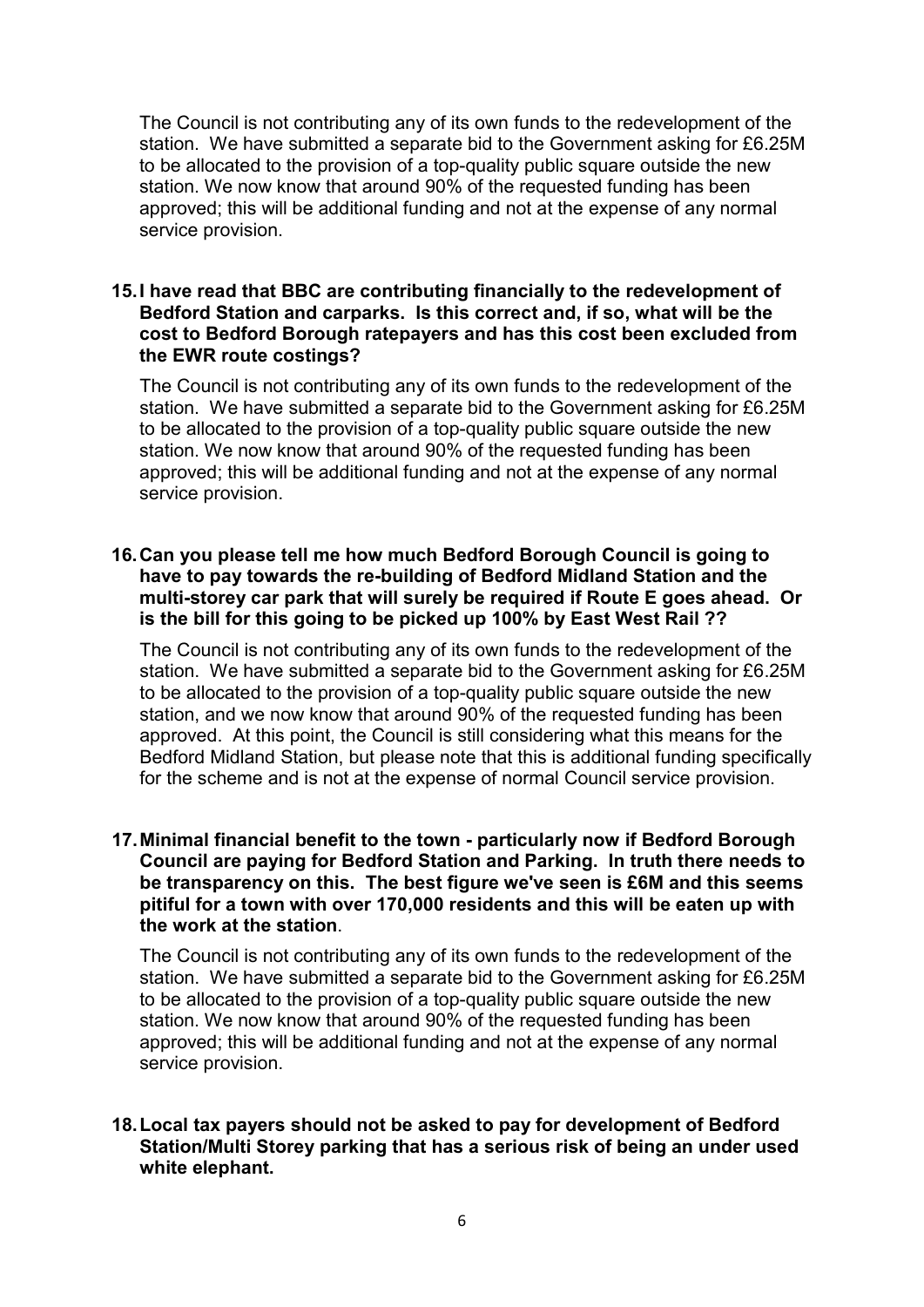The recent history of the development of car parks at railway stations across the country is that they tend to have a strong business case and that the initial costs are soon recouped. The business case does depend on the cost, the occupancy and the parking tariff. By investing in station car parking, the Council will be able to accrue financial benefits. The Council is not contributing any of its own funds to the redevelopment of the station.

# 19.How can the change in expenditure on the alignments be explained between the change in route choices?

 BBC cannot answer this question as we have no detail on the relative specifications or costings of the routes. This is a matter for EWRC.

#### 20.How can the already congested town centre roads and station parking cope with the increased demand brought by the new railway?

 The advent of EWR and of Wixams station is likely to alter the profile of car traffic to and from Bedford Midland station. There will be car parking at Wixams which may be more convenient for some customers who currently park in Bedford town centre. A new station at Stewartby / Kempston Hardwick will provide another access to the rail network reducing the need for some passengers to travel into Bedford town centre. Although the plans for Bedford Midland Station have not yet been developed we would envisage there being a substantial increase in car parking provision to meet additional demand. Furthermore, the redevelopment of this station offers potential to integrate sustainable and carbon neutral connectivity to the station which may rely in a decreased reliance on the private car.

# 21.How then can development plans for Bedford that are not practical, due to space and congestion, be used to justify the destruction of rural areas for both residents and wildlife?

 We believe that the development plans for Bedford are ambitious and viable, although we recognise that more work is required by and with EWRC to make them more acceptable. The principles remain good, we need to work hard to ensure that the delivery minimises the impact and does not involve in the destruction of rural areas. We accept that the construction phase may be intrusive but we aim to work with EWRC and local communities to keep the inconvenience to a minimum. We also aim to ensure that when the works are complete that there are some local public benefits from the scheme, for example, would wish to see a similar fund to the Community and Environment Fund (CEF) that has been created to add benefit to communities along the route of HS2 created for EWR to allow parish councils to bid for funding for appropriate mitigation schemes such as:

- Improved pedestrian, equestrian, or cycle access not provided under statutory services
- Landscape and nature conservation enhancement projects which increase biodiversity (including pop up interventions such as skip gardens)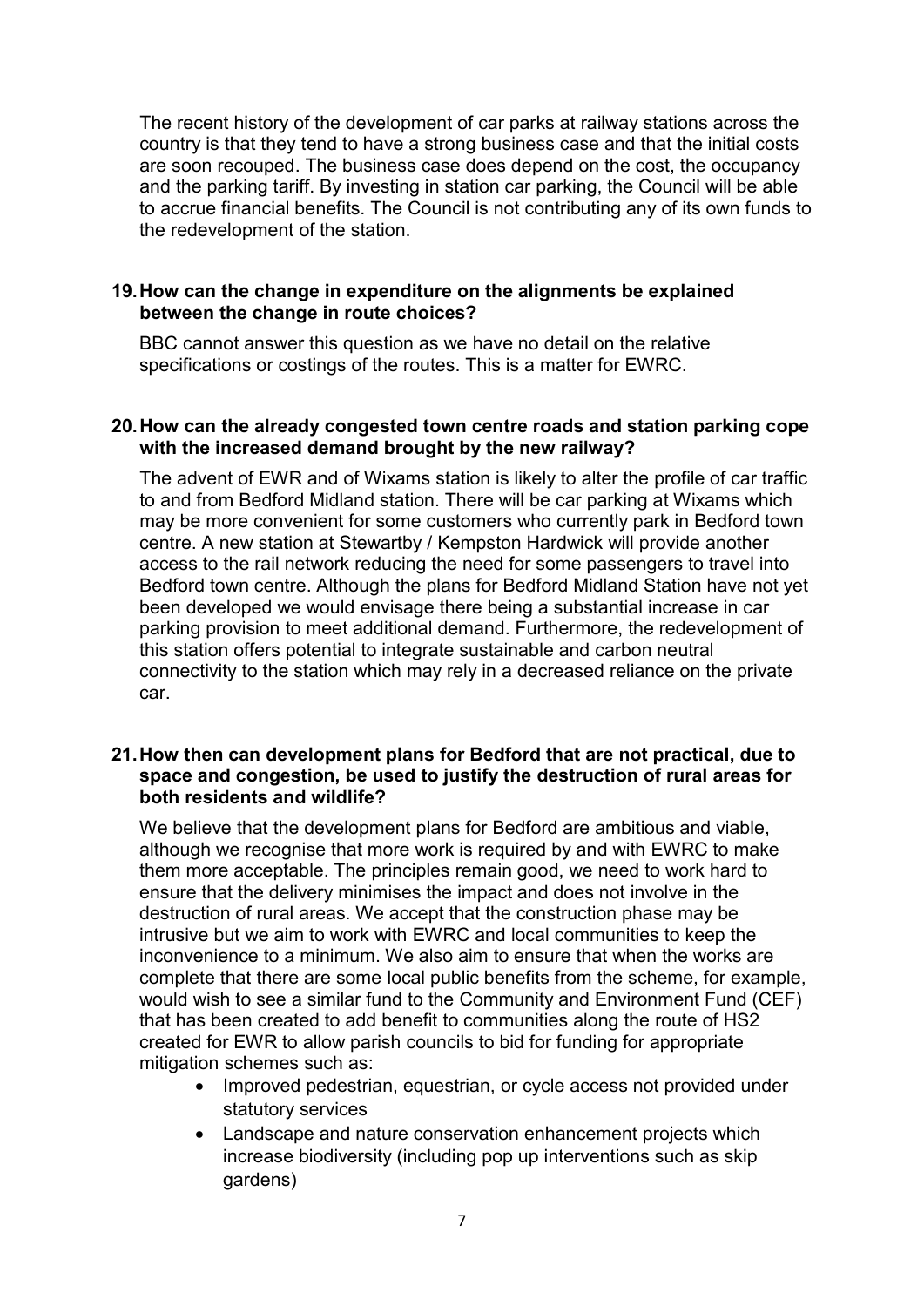- Enhancement or replacement of sports and recreational facilities
- Improved access and enhancements to public open space
- Provision of enhanced or new community facilities
- Refurbishment / re-use of historic buildings and monuments

 Although the proposed works involve cuttings, embankments, and viaducts we believe that with sensible and considerate planning and local involvement the effects can be mitigated and that in the fullness of time the railway be integrated within and as part of the rural environment, the same as many other railway lines across the country.

# 22.Did the full Council authorise the decision to pay £75,000 of tax-paper's money to an independent company to produce a report to value engineer Route E to show that it would be affordable and should be supported? What powers entitled the Council to spend this money?

 It is a longstanding policy of the Council to support a route for East West Rail that passes through Bedford Midland station, bringing with it economic benefits for the whole Borough. The Council commissioned consultants to help it make the case for such a route (Corridor E) and responded to the consultation to that effect. The decision to choose Corridor E was, however, taken by the EWR Co and national government, not by the Council. The agreement of the Full Council is not required for operational procurement decisions, such as this one.

 23.How specifically will the line passing through the centre of Bedford bring economic benefits and renew the town centre as opposed to a line running to the south of Bedford. We have been told that it will but not how it is expected to happen - specifics not generalities please. Why do previous reports state that a line through the centre of Bedford would only bring £6,000,000 of additional economic benefit?

 The economic value attributed to any scheme is dependent upon the additional activity that it generates. The calculation is a complicated formula created by Government economists to model long term patterns of behaviour, in order to quantify and assess scheme benefits.

 A scheme might enable increased connectivity which enables more people to access work (or better paid work), which might raise the standard of living, which in turn will encourage more people to live in an area, which then stimulates house prices and encourages more people to live in an area which encourages growth and development.

 The attraction (or availability) of highly skilled workers to locations attracts or propagates innovative technological businesses, which then stimulate demand for employment space. Increased prosperity results in increased consumer spending, which stimulates shops and restaurants etc. In some cases, locations which are cut off from such benefits suffer long term decline and failure. It is for this reason that the Government uses infrastructure investment as a catalyst for regeneration and transformation.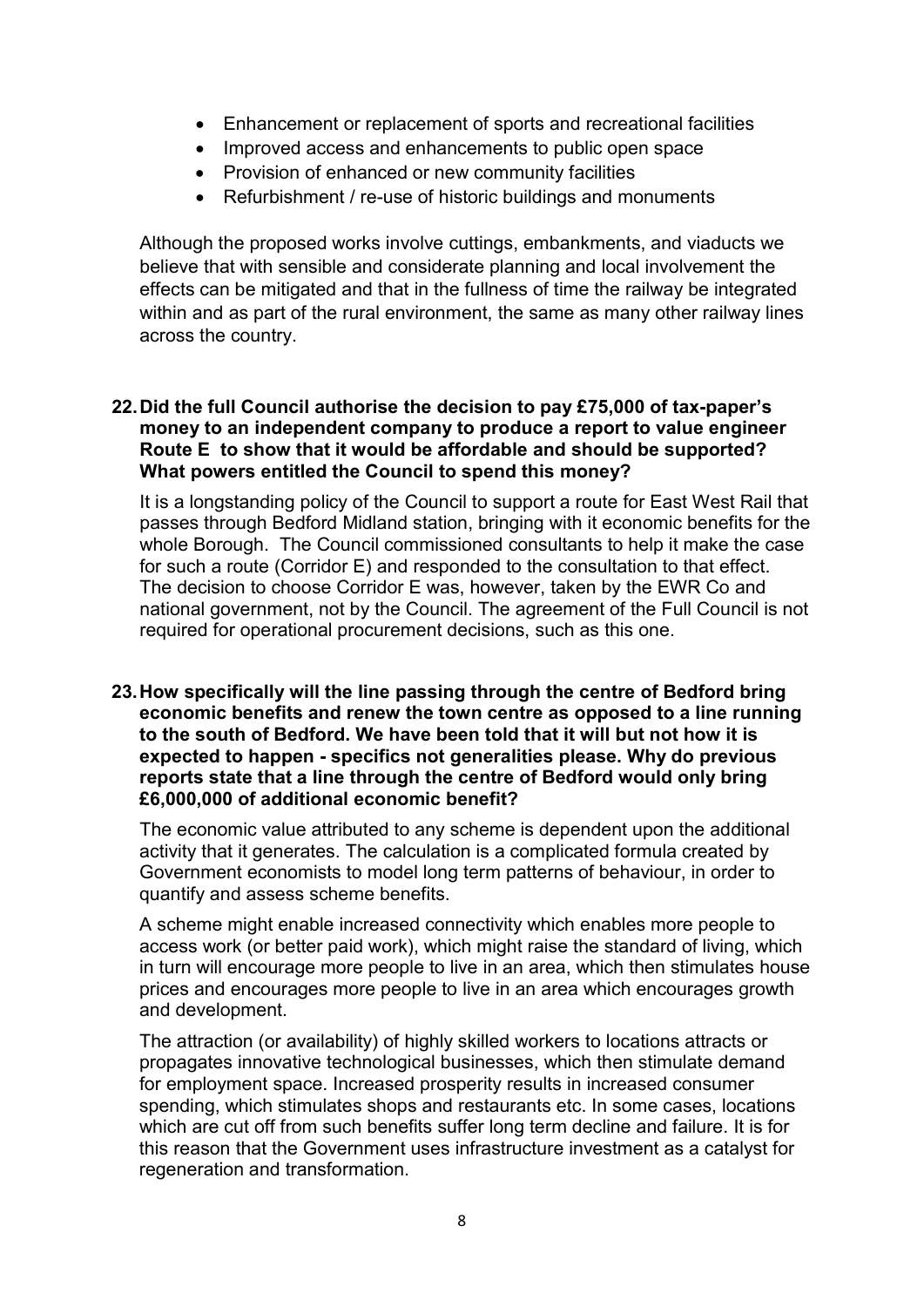Twenty years ago few would have envisaged the transformational impact of the investment in London St Pancras, or Kings Cross stations, which continue to stimulate the regeneration of a large area. It is expected that the redevelopment of Euston will do the same. Although Bedford Midland Station is on a much smaller scale, the redevelopment can have a similar effect on Bedford and the Borough. Few towns will have the North, South, East and West connectivity of **Bedford** 

 24.Background. The Bedford Borough Council's own analysis of the financial benefit to the Borough admitted that the financial benefit of EWR in terms of GVA uplift was less than 1.5% (being £57m in an annual GVA of £4000m). No corresponding assessment has been made public on the cost to the Borough's taxpayers resulting from the devastation of communities in urban Bedford and across north Bedfordshire. This will not only be the loss of amenity and losses due to reduced house prices, but will include the collateral cost falling outside the EWR budget in terms of supporting infrastructure, road congestion, pollution, and any expenditure to fully realise benefits claimed for EWR (such as providing effective 'first-mile-last-mile' travel arrangements).

 Question. What is the true financial benefit to Bedford from EWR taking into full account the impact of engineering work and loss of amenity?

 Will the Mayor be transparent with the financial case available to the BBC and press EWRC for a full, accurate, and up-to-date statement covering build and operating costs for Option E and any reasonable alternative, together with information on those items that will fall on Bedford Borough taxpayers?

 The information needed to answer your first question has not been shared with the Council. The scheme benefits are calculated using the Government's economic modelling methodology. The principle is that a scheme increases economic activity, which stimulates the economy, which then has a knock-on or multiplier effect, which drives more benefits. The cost other variables, for example compulsory purchase can also be calculated.

 Equally, the cost of capitalising upon the opportunities to repurpose the public realm, improve first-last mile connectivity, or bus connectivity might be met by increased funding from the Government. In fact, the Council has recently been awarded a substantial grant to improve the public realm around the new station. Improvements in connectivity might reduce congestion. The opening of Wixams station, for example, will provide a high frequency service to London and to Bedford; current users of Bedford Midland Station, will have the option of using Wixams Station. Similarly, improvements in service frequency along the Marston Vale line might provide an alternative for some people who currently drive into the town.

 Communities along the line of route will certainly be affected by the scheme, particularly during construction. We will engage with EWRC and local communities to ensure that wherever possible, disruption will be minimised. In many cases, it is anticipated that the operation of the new railway will have little impact on the daily life of people in the area.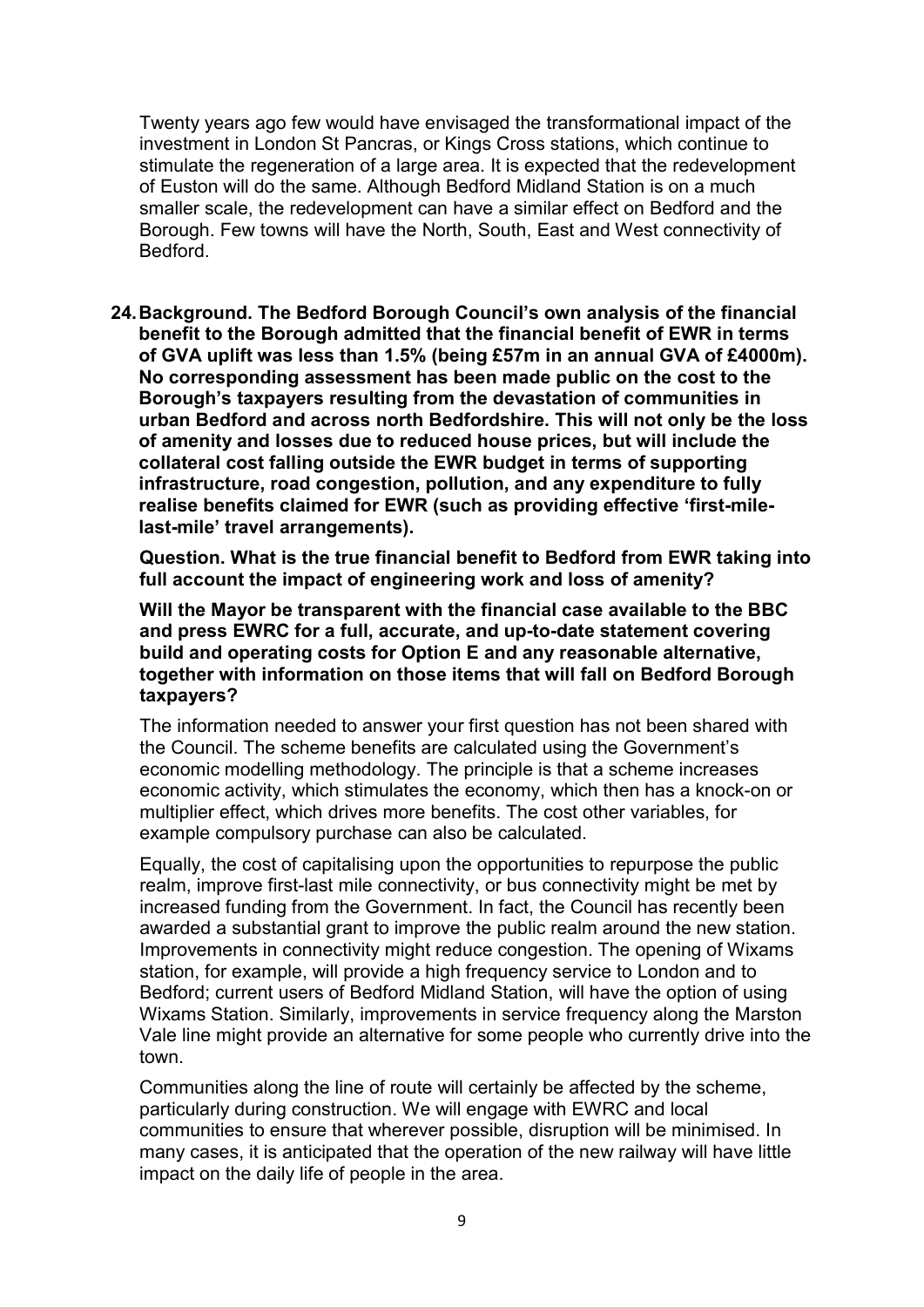It is true that there will be an immediate local impact on the demand for houses which are under the threat of compulsory purchase, and we will work to ensure that EWRC minimises the number of properties at risk and introduces a satisfactory compensation scheme for such residents, as soon as possible. The impact on the housing market elsewhere is much less clear. Although it is possible that there may be some short term interference in property prices, it is likely to be more pronounced until the precise route and impact on infrastructure is finalised. For that reason, we will push EWRC to expedite its plans, so that residents can assess for themselves the impact the scheme will have on them.

 The Council will continue to seek details of the financial case which led to selection of the Route corridor, and would expect EWRC to update and publish this information. The EWR project will be fully financed by EWRC.

# 25.BBC repeatedly crow about "self-evident" economic benefit.

a. It isn't self-evident – please provide the evidence

 Cllr Headley repeatedly crows about £6.23m incremental GVA economic benefit to the town, and that this is 12% more than with Southern routes (which means 88% is available with the Southern Routes).

 b. Please put this into context by telling us the total GVA for Bedford Borough and therefore the proportion increase of total GVA this represents. c. In the calculation of this increase – how much has been calculated to go into the local businesses as opposed to corporates?

 d. This calculation was made in March 2019. BBC say they had no knowledge of the six track option until August 2019. Therefore the incremental disruption cannot have been taken into account. What is the impact on the outcome of this calculation of the following disruption:

- The homes that would be demolished
- The road closures for road remodelling
- The bridge closures for bridge widening etc.

 e. What was included in this calculation for the negative economic impacts of increased traffic, congestion, disruption during the years of construction and town remodelling, air quality issues, poor air quality associated health issues etc. etc. etc?

BBC's response to the 2019 corridor selection consultation can be found here, and the Response Document March 2019 sets out some of the economic evidence which the Council put forward to EWRC.

 The economic value attributed to any scheme is dependent upon the additional activity that it generates. The calculation is a complicated formula created by Government economists to model long term patterns of behaviour, in order to quantify and assess scheme benefits. A scheme might enable increased connectivity, which enables more people to access work (or better paid work) which might raise the standard of living, which encourages more people to live in an area, which then stimulates house prices and encourages more people to live in an area which encourages growth and development.

 The attraction (or availability) of highly skilled workers to locations attracts or propagates innovative technological businesses which stimulate demand for employment space. Increased prosperity results in increased consumer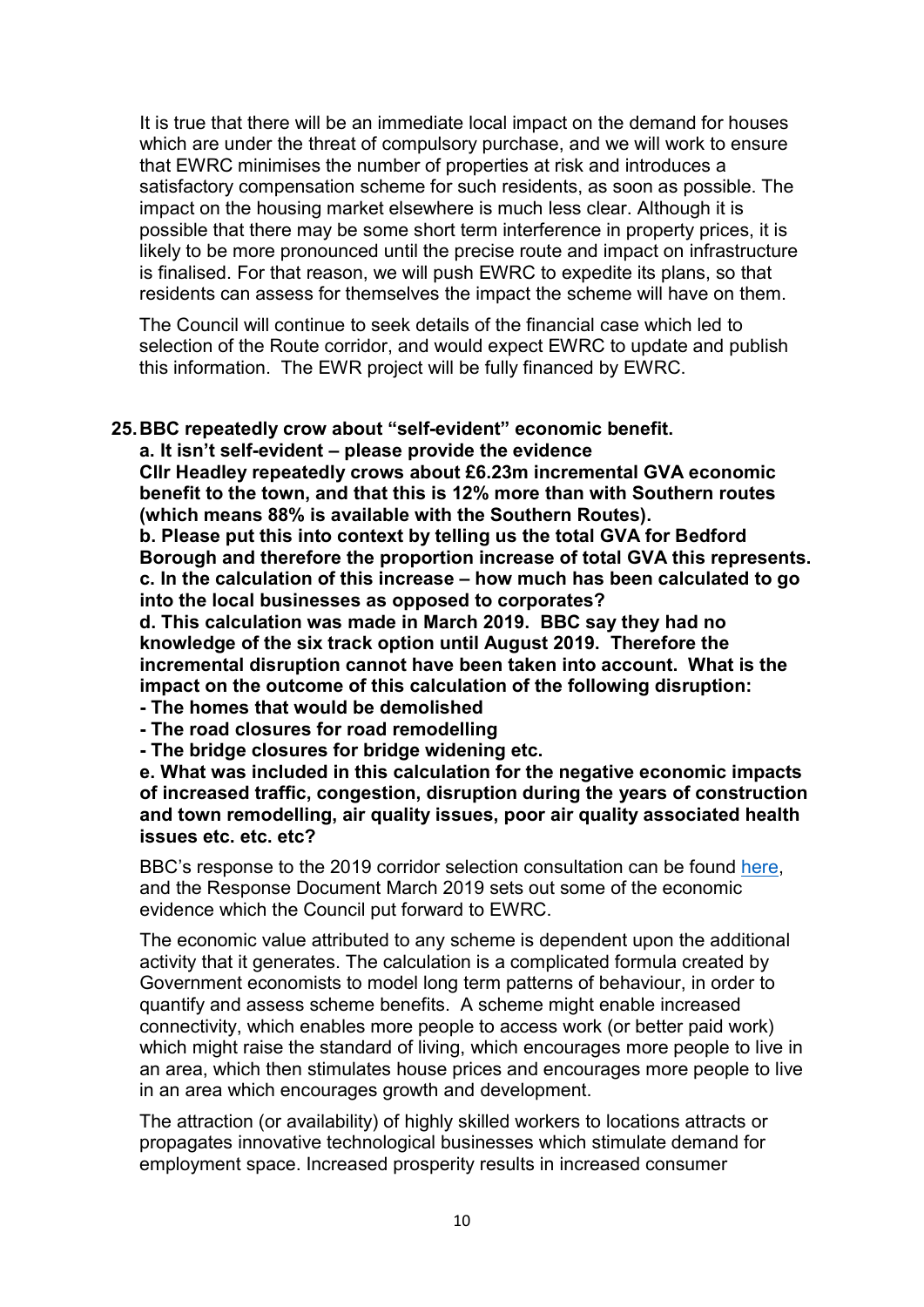spending, which stimulates shops and restaurants etc. In some cases, locations which are cut off from such benefits suffer long term decline and failure. It is for this reason that the Government uses infrastructure investment as a catalyst for regeneration and transformation.

 The costs in relation to the properties that are to be demolished will be included within the budget of EWR. Detailed cost estimates undertaken by EWRC have not been shared with the Council.

#### 26.As one of the technically most challenging routes, and with the most gradient changes, Route E is going to be the least environmentally friendly to build (due to greater construction impact) and operate (due to increased track length vs other options, and associated consumption of diesel on gradient change). How will BBC mitigate these impacts for residents?

 Whilst the lengths of routes might differ and the precise combination of cuttings, embankments, viaducts and tunnel vary by route, all will have an environmental impact. Overall, Route E may be no more impactful than other routes. The approach to mitigation, therefore, is broadly similar whatever route is eventually chosen. We will strive to ensure that EWRC works with BBC and local communities to develop a Construction Management Plan, which set out in detail how EWRC and its contractors will operate

 BBC believes that this route should be electrified or, if that is not possible, some traction used which is carbon-neutral. We are seeking more information on EWRC's proposals in respect to the proposed infrastructure so that we can understand what can be done to further mitigate the impact on the environment and communities.

#### 27.Can I ask that the Borough Council make available the detailed costings that would account for the dramatic change in the cost of each route and so completely reversing the rank order? I believe there has been an attempt to share some documentation, but it is not transparent enough to promote confidence in the decisions that have been made.

 The decisions in relation to route selection have been made by EWRC and the Government and not BBC. We lobbied for Route E, but it was not for us to select the route. We do not know the relative costs between the routes other than information which is in the public domain from EWRC.

# 28.What level of confidence do you have in the cost models from Kilborn Consulting, and also from EWR?

 Kilborn Consulting are respected railway engineers, and the Council has confidence in their general estimating capabilities. EWRC will have had more information on the specifics of their proposed routes, and the Council has no reason to doubt their capabilities.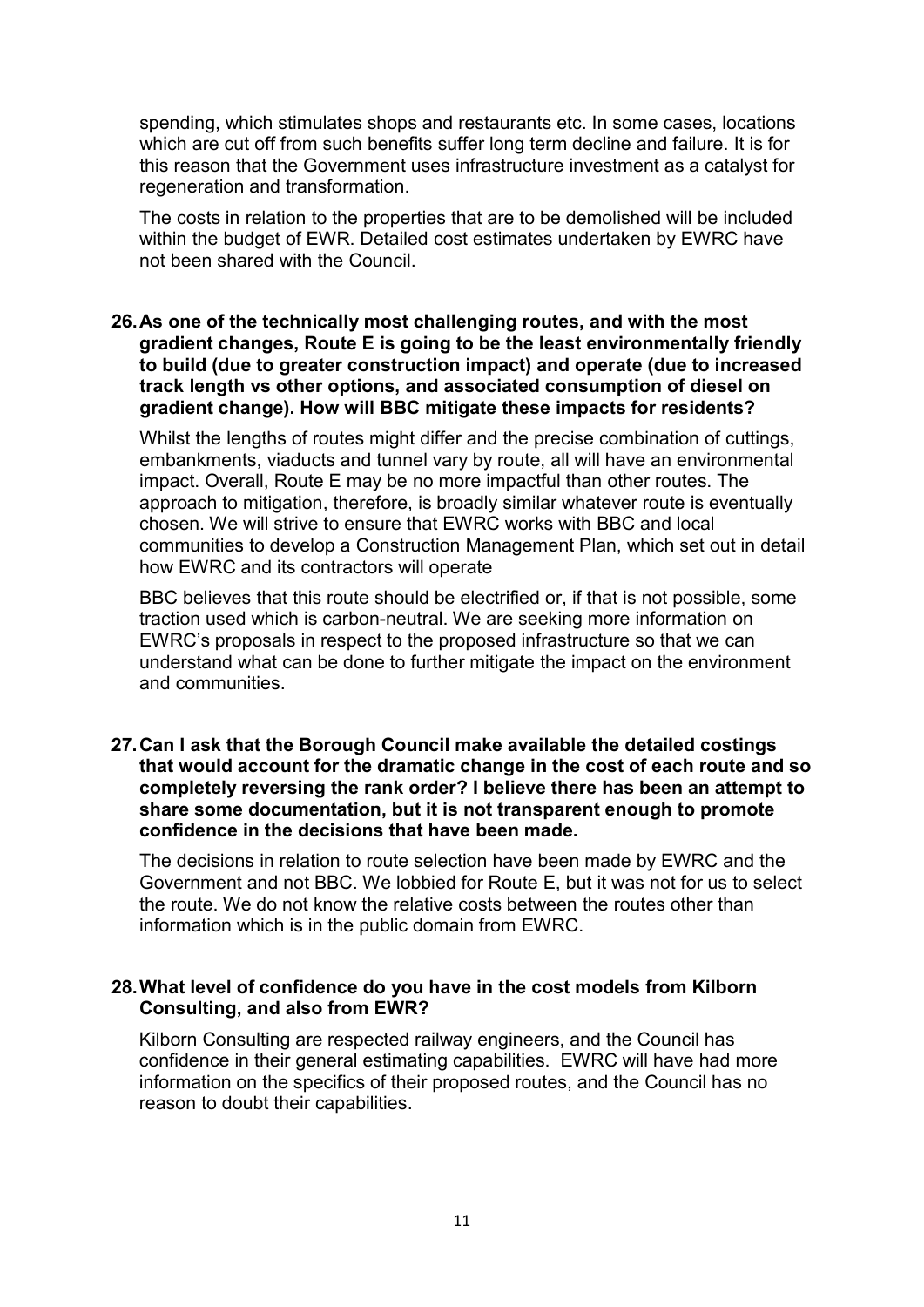# 29.It is noted that the Mayor spent 75k on Kilborn Consulting as part of their lobbying effort for route E. How much did the council spend in total when factoring the salaries of officers involved and other council resource?

 Time spent by individual officers in relation to the project was not recorded and therefore total costs cannot be quantified. Please note that responding to consultations on major infrastructure is part of officers' normal duties and is not recorded separately.

# 30.BBC have argued that Bedford town will benefit from route E. It will not bring more shoppers and jobs into town. Instead it will give those who live in Bedford the opportunity to visit, shop and work in Oxford, Milton Keynes and Cambridge. If the stations are to be rebuilt using tax payers money should we not have a right to object as it is our taxes being spent here. This has never been put to us even in the original route options consultation.

 There will be numerous benefits of the route coming through Bedford. One will be that residents of Bedford will be able to travel to new places. Equally, people will also be able to travel from those places to Bedford. Evidence suggests that rail connectivity stimulates economic growth. Therefore, the connectivity will help to generate new economic activity and prosperity for the town and wider area, which would not happen if EWR did not come through Bedford.

 The Government routinely spends tax-payers money on capital works programmes, generally without seeking public feedback. However, in this case, EWRC has recognised the importance of hearing people's views. BBC has completed its own consultation response which was submitted on 9<sup>th</sup> June 2021.

# 31.How can you support a route north of Bedford when you still do not know the comparative costings of any of the currently proposed or any of the previously proposed routes?

 Our support for Route E is based upon the long-term benefits to Bedford and the Borough. The detailed costings and merits of the detail of route selection are a matter for EWRC. It was EWRC that selected Route E in comparison to the costs and benefits of the other routes.

# 32.Can you make public the actual figures and costings that prove EWR coming through Bedford will be economically beneficial to the town? Can you do this with viable and factual research provided by an independent body not paid for by the Council?

 EWRC selected Route E as its preferred route corridor between Bedford and Cambridge. This decision is supported by the Government. EWRC will have made this decision on the basis of many variables of which cost is just one. The opportunity for regeneration is another, and route E provides opportunities for significant regeneration at two stations within Bedford. This will boost economic activity across the whole Borough. The Council has previously made public the research upon which its calculations are based.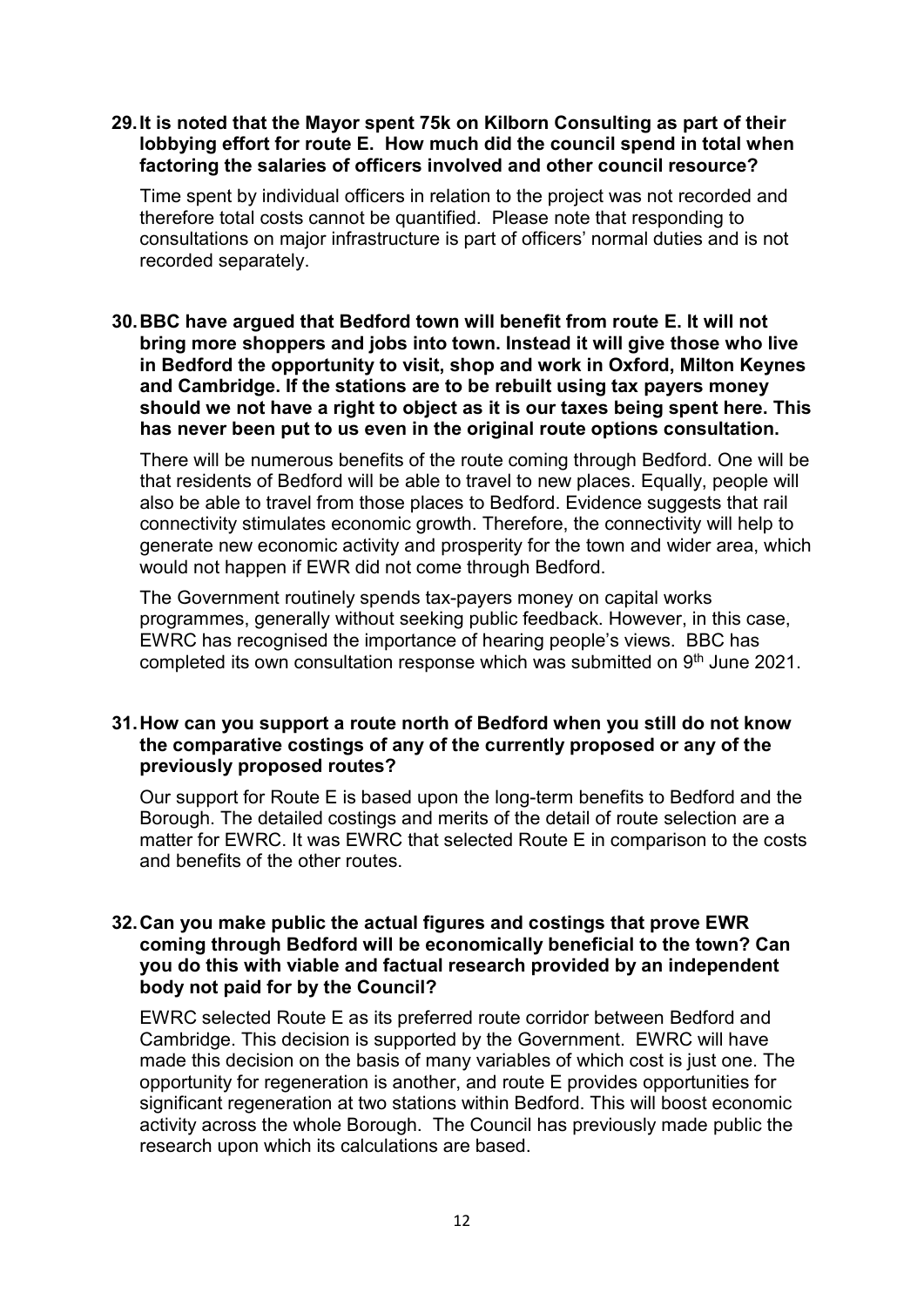It is not clear why an independent body not paid for by the Council would undertake such research.

#### 33.As part of the stage 2 consultation, how (much) is being spent on the consultants SLR Rail and Kilborn Consulting?

 The work being undertaken to respond to the current consultation has not yet been invoiced.

 34.Will the Council see to it that, in the interests of transparency and public interest, the full detailed costings of all proposed routes including all estimates, assumptions, discount factors, costs of disruption, purchase of land, rectifying and mitigating enviromental damage, and the project costs of infrastructure and earthworks be made available to the public? And can the figures for both before and after the consultation that narrowed the route options be made available so that we can see exactly how and why the costs for the different routes changed so dramatically that the most expensive routes north of Bedford somehow became the cheapest?

 The Council has not been provided with the information needed to answer your question. The railway scheme is the responsibility of EWRC, not BBC. The Council responded to the earlier consultation in respect to the five possible routes making a case for Route E. The Government announced that Route E was the selected route, but we do not have a breakdown of the costings underpinning that decision.

#### 35.How did route E become most desirable and more economically viable when it was the least viable? I've heard the council had a play in this and made the figures look better, is this true? And why?

 BBC's involvement was to respond to the earlier Consultation and to make a case for the route of the railway to come through Bedford. The costs and benefits associated with the different routes and the underpinning logic for the route selection was a matter for EWRC. We were not involved in that decision.

 36.EWR continue to evade questions about cost transparency and persist in the fallacy that they are "constantly back-checking" their calculations. - EWR have not provided the information that shows how the relative route option calculations changed from 2019 to 2020. Route E went from being the most expensive to the second cheapest with the other 4 routes being inflated by 50%-80% with no plausible explanation. \*Note Route D also inflated and this would have benefitted from the BBC value engineering – so the reason cannot be solely that.

 We have no insight into EWRC's approach into route selection. BBC's involvement was to respond to the earlier Consultation and to make a case for the route of the railway to come through Bedford. The costs and benefits associated with the different routes and the underpinning logic for the route selection was a matter for EWRC. We were not involved in that decision.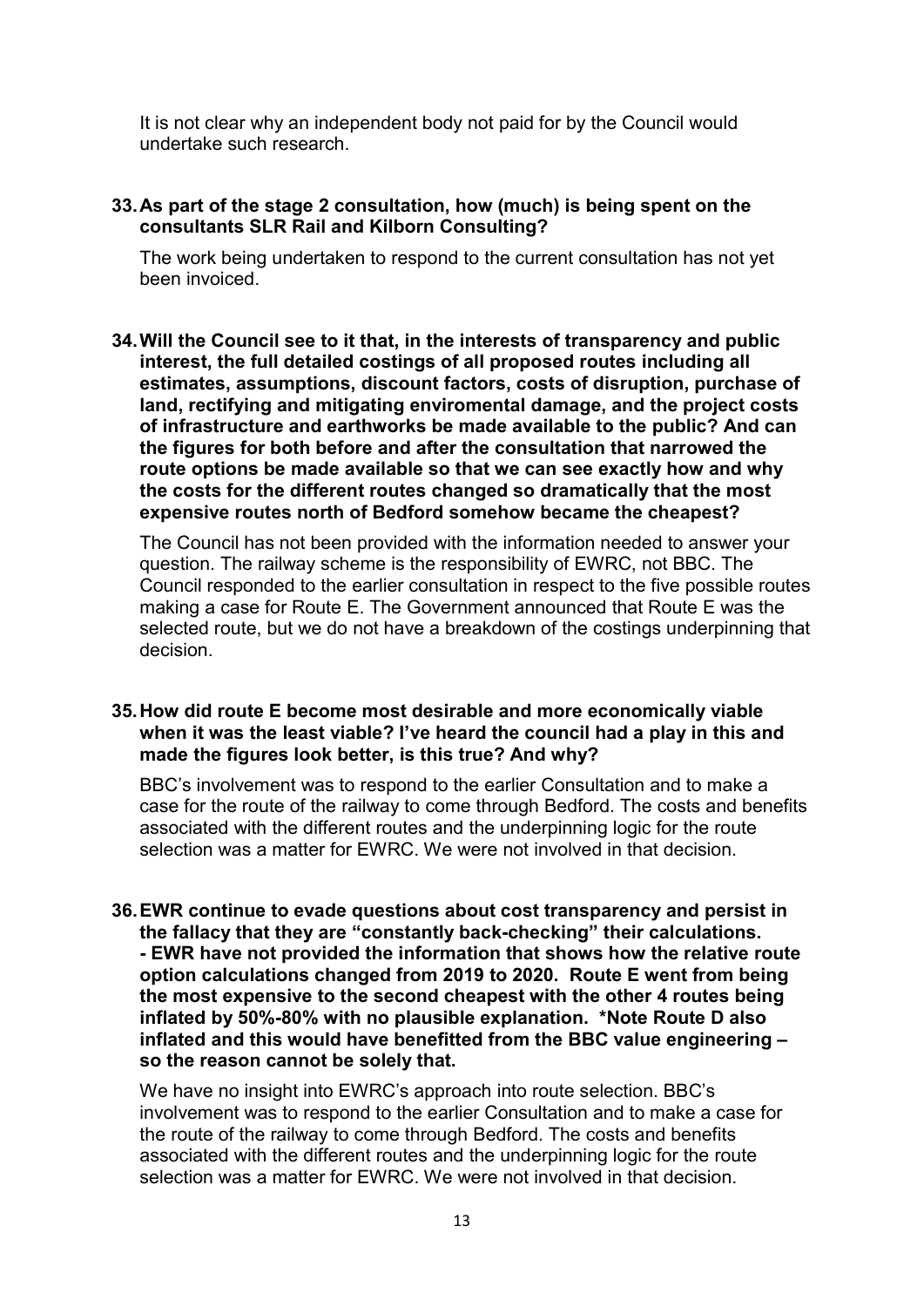# 37.EWR have not provided all the cost information for the 2021 consultation – the cost information for the Bedford section is not included. Therefore it is impossible to verify their cost calculations on a like for like basis.

 BBC is not aware of EWRC's rationale for route choice. Our involvement was limited to responding to the earlier consultation and making a case for the route to come through the town.

# a) Costs are evidently already increasing for the chosen route E – When will BBC pressure EWR to be completely transparent about costs so ALL your residents can be reassured that costs are being backchecked?

 The Council will continue to ask EWRC to share the rationale and details behind its estimated route costs.

 We are not privy to the cost breakdown of EWR, nor how it has been budgeted for the scheme. Whilst costs often increase, they may well be within the budgeted amount. Our primary focus is on ensuring that we have the level of detail in respect to the proposed scheme to engage with EWRC with a view to gaining its commitment to improving in respect to delivery. We are keen to ensure that EWRC engage with local residents and that actions are implemented to minimise the disruption during construction and in subsequent operation.

# b) Just because EWR has reached the conclusion the Mayor wanted, does not mean that the process that EWR went through should not be challenged by BBC. Why Are the Lib Dem members of BBC propagating the EWR marketing spiel, rather than representing the very reasonable concerns of the residents?

 The Council has a long-standing policy to support a route through Bedford Midland Station, including in the Local Plan which has its own consultation process. The Local Plan included the statement on EWR that "The central section between Bedford to Cambridge is more difficult as the original Varsity railway line has now been built over and a new corridor needs to be determined. The Council's preferred option is for East-West Rail to be routed through Bedford Midland Station"

 c) Why is the BBC not supporting the Northern parishes in demanding from EWR transparency on the 2019 consultation and the addresses that were not informed? EWR now state that there are 268,000 addresses within 2km of Route E – but they only sent our 120,000 postcards in 2019? Why are BBC not supporting the legitimate concerns of residents over the flawed process?

 The decision to adopt Route E on the East West Railway was not made by Bedford Borough Council, it was made by the East West Railway Company in January 2020, prior to the Coronavirus pandemic, following a consultation.

 The consultation for the section between Bedford and Cambridge took place in 2019. Almost 7,000 people gave feedback following 6 weeks of consultation on the five route options. You can read more about the consultation, including reviewing the public feedback at https://eastwestrail.co.uk/the-project/bedford-to-cambridge. All MPs, Councillors and Parish Councils on any of the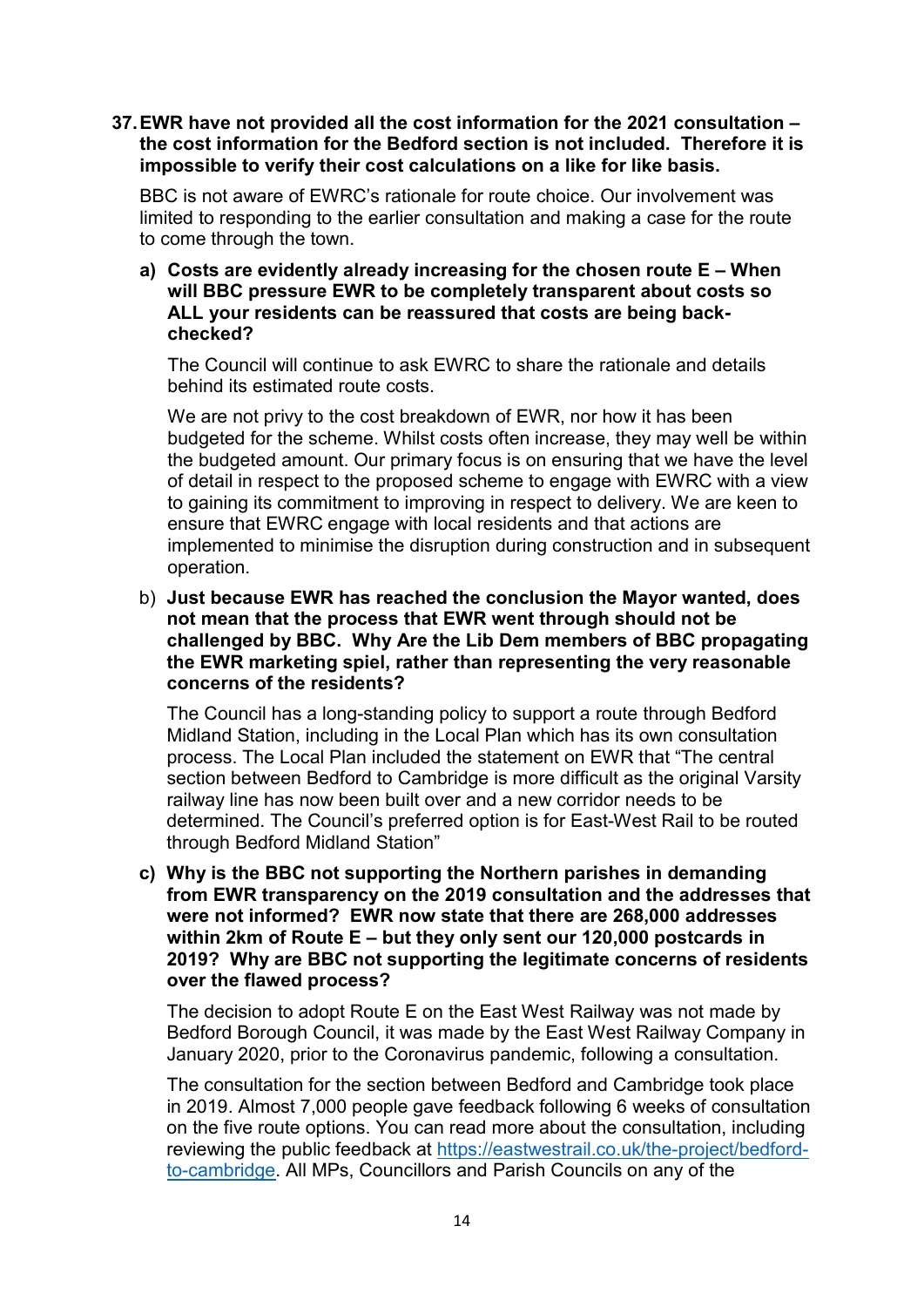proposed routes were written to by the East West Rail Company. Bedford Borough Council also promoted the consultation – you can see this at projects/east-west-rail-connection/, and also promoted the consultation on social media and through emails. https://www.bedford.gov.uk/parking-roads-and-travel/strategies-and-

 The Council submitted a response to the Consultation, and all the political groups on Bedford Borough Council supported a route through Bedford, you can see this support at https://www.bedfordindependent.co.uk/east-west-railroute-must-go-through-midland-road/.

 36.I am submitting a question for the meeting regarding the rail extension and it is at the end of this letter but first may I add my voice to the many people who are seriously concerned at the plight of those who are at risk of losing their homes to this venture? Surely nothing is more precious than a home? And I fear that, historically, compulsorily purchased homes leave erstwhile occupants much worse off. PLEASE do not cocoon yourselves with the thought that the greater good is served by the sacrifice of a few. Unless you can reassure us that FULL AND FAIR RECOMPENSE will be made to those people who will be made HOMELESS, you must not continue with these developments. We live in times when politicians are trusted less and less and seen as self-serving and greedy. I beg that you use powers wisely and benevolently. Thank you for reading this. HERE IS MY QUESTION FOR THE MEETING "Can you assure us that any home occupiers, whether owners or tenants, made homeless by these plans, will be FULLY AND FAIRLY recompensed and that budgets for all proposed works which include compulsory purchase and home demolition reflect these costs?"

 We do not underestimate the impact on the residents whose properties are currently blighted by the threat of compulsory purchase. We know that people will be angry, upset and worried. We will do our utmost to ease the worries by pressing EWRC for better compensation and by trying to reduce the number of properties that may be subject to acquisition.

 There are rules governing the compulsory purchase of property which ensures that the purchase price is the market value for the premises (ignoring the fact of any blight). The aim is that the owner receives a fair price. We are pressing for an increased compensation payment to those owners whose houses are compulsorily acquired.

 We are also questioning EWRC as to whether it needs to take as much land as currently anticipated. We believe that the railway can be constructed using less land and we hope to persuade EWRC that this is the case, so that fewer homes and residents will be affected.

 37.Why does EWR have to go through Bedford, why can it not come into Bedford and then return via St johns on the Varsity line? Also, how did costs increase 'overnight'! Surely it would make sense to include Wixams stations with the EWR station south of Bedford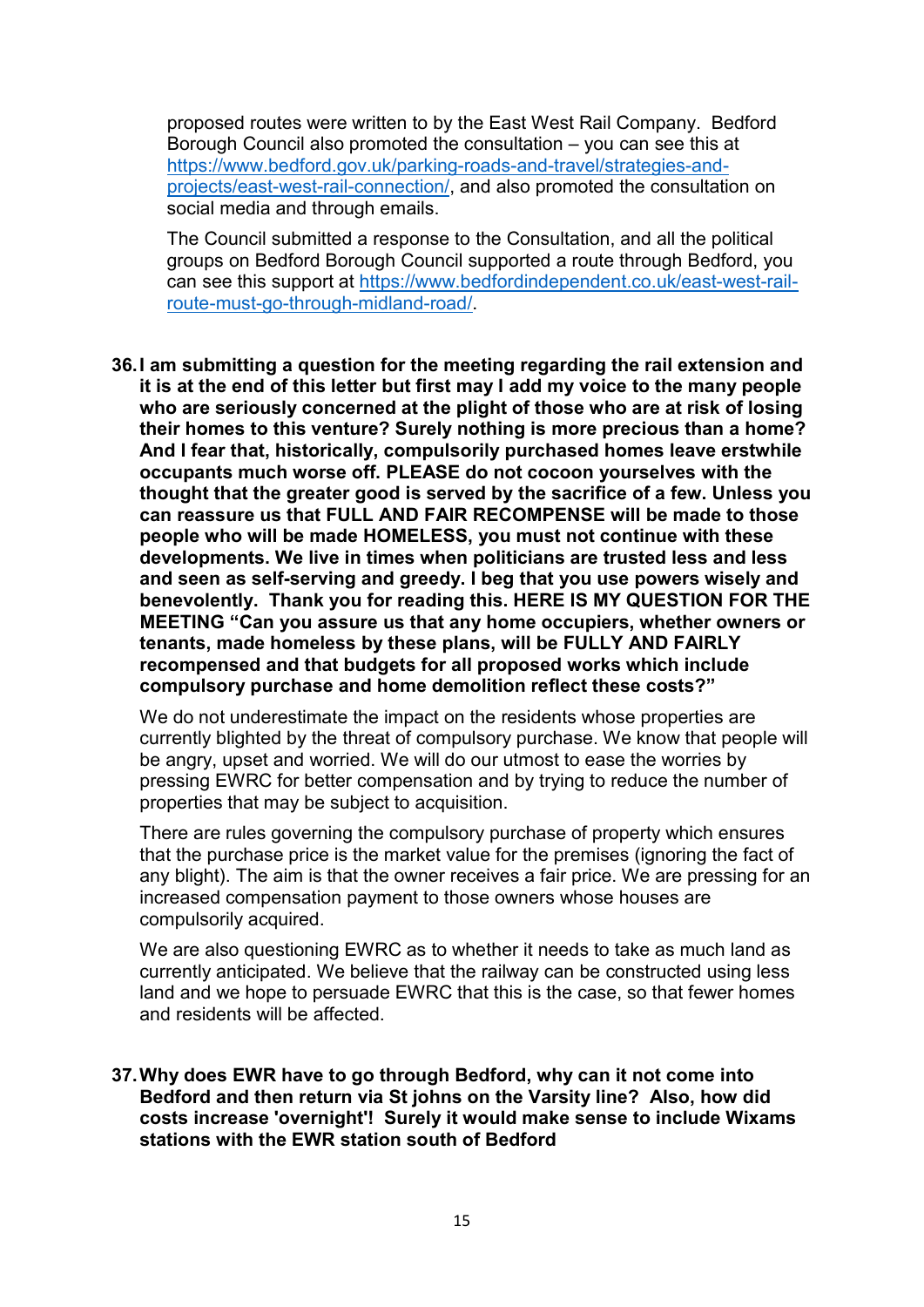EWRC selected the route through Bedford, based on its assessment of economic and operational effectiveness, Reversing trains at Bedford would add complexity and dwell time at the station and potentially create a bottleneck, which could affect trains running on the Midland Main Line. EWRC looked at numerous options and discounted a route that included Wixams. It is understood that such an approach would have been costly and complicated to deliver for little incremental benefit.

# 38.Why did Bedford Borough Council ignore recommendations from the Kilburn report, Cranfield University and CPRE to name just a few organizations for a straighter, more cost effective build (without distorting real costs) and environmentally friendly southern route unlike their biased 2019 consultation preference for a northern route?

 BBC supports EWRC's decision to choose Route E because of the overall benefit it will bring to the town. A railway station in the centre of the town has greater potential to increase economic growth than a main line which effectively bypasses the town centre.

 39.So far I have been unable to discover why Bedford needs a second station, particularly in this location – What / who would it serve. I understand the current St Johns Station vaguely supports the hospital, but the replacement would appear to be further away from the hospital and have no other strong "market". Do we really need another Station, within the Town?

 Bedford St John's Station provides an important facility for people travelling to Kimberley 6<sup>th</sup> Form College, Ridgmont, Bletchley and other stations along the route, as well as connections to the West Coast Mainline.

 There are two proposals for a new Bedford St John's station. BBC support Alignment 1 and the station relocated closer to the hospital. This new station will make it easier for visitors to access the hospital. The relocation of the line and the removal of the current station will open up development opportunities on current railway land and the vicinity.

# 40.The construction of a replacement St Johns station, would have a significant impact on local housing, requiring much compulsorily purchase and demolishment of property to provide suitable station infrastructure / roads / parking. Housing in the town is currently at a premium with properties being snapped up as they come onto the market. Has this been factored in?

 We understand that the proposals to replace the station at St Johns will make it easier for people to access the hospital by train. The relocation of the line and current station will open up development opportunities on current railway land and the vicinity, and this will be used to provide the necessary infrastructure the station will need, such as access points and parking. We are not aware that there will be any demolition of properties required for the relocation of St John's Station.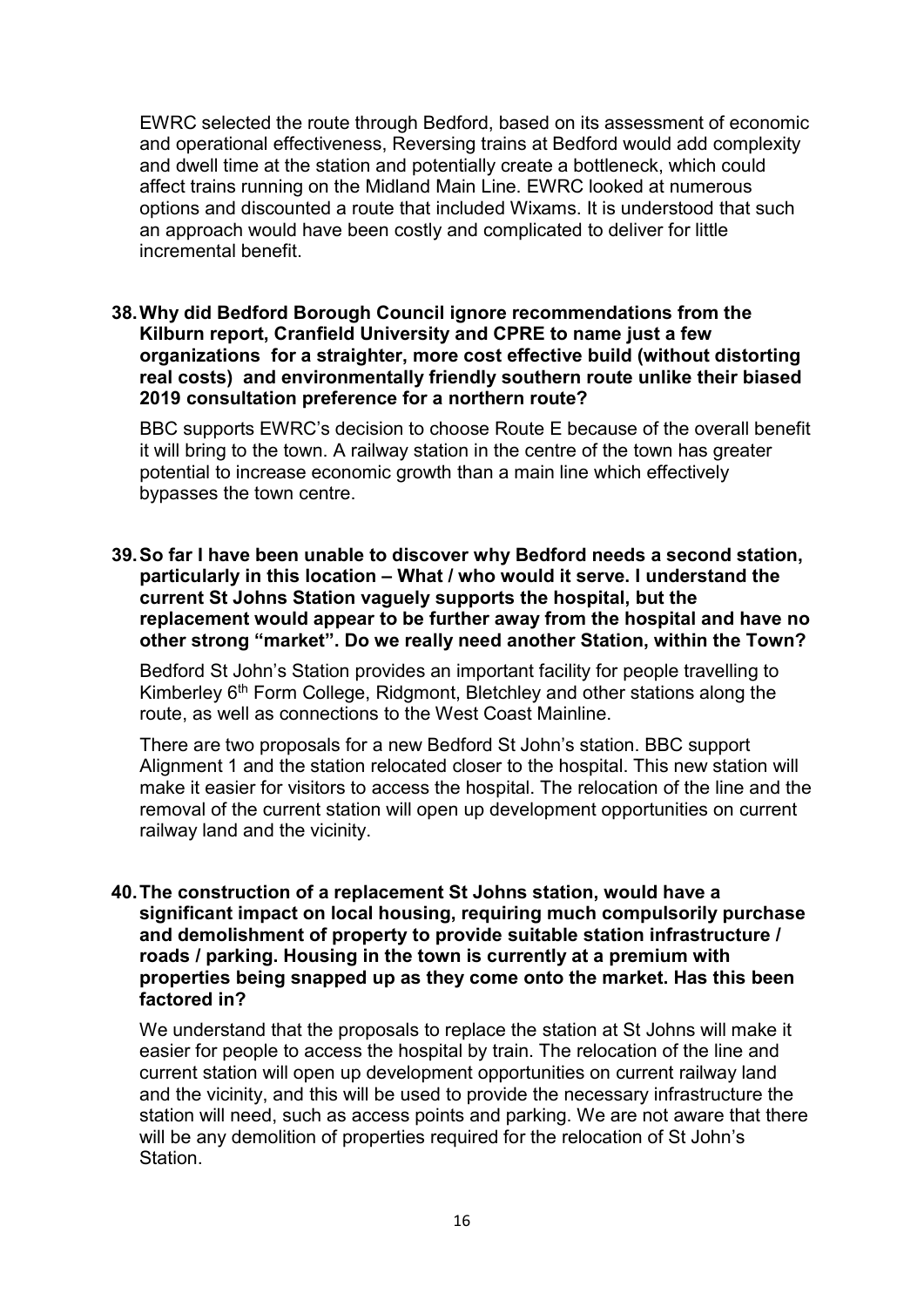41.Bedford as a town has in recent years, grown experientially with new housing estates being developed in all corners, one such development is that of Wixams on the south side of the town, Stradling the A6. Purchasers of properties to this development in this area were attracted to the area (village / town) by the promise of a new railway station serving the Bedford / London line. I am not sure where this is on the towns plans going forward as all appears to have gone quite on the issue. I believe the developers of the area were asked to provide a budget to provide a station as part of the development plans.

 The Wixams project is unaffected by the EWR plans and is being actively promoted by BBC. The programme is progressing with a view to the station opening in 2024.

 42.Wixams not only sits on the A6, but is close to a number of stations on the existing Bletchley / Bedford line, between Stewartby and Kempston Hardwick. Surely the development of a new station serving these communities and linking to the London / Nottingham railway service would be of great attraction, whilst at the same time easing congestion within Bedford and on its mainline station as commuters living on the South of the town would be able access such a station for their trips whether it be to London / Nottingham / Oxford or Cambridge, Rather than having enter Bedford. The added attraction for such a location is that it is a relatively a clean canvas enabling superior infrastructure, parking / access etc. therefore would require less in the terms of disruption to local residents and the unfortunate compulsorily acquisitions / cost. If a budget still exists and can be utilised for such a project even better!

 EWRC made the decision to adopt Corridor E on the basis of construction costs, operational benefits and other essential variables.

 The Wixams Station project is separate to EWR. Plans are progressing and on course for a station opening in 2024. We agree that to some degree Wixams station will relieve pressure on Bedford Midland Station. These improvements, while separate projects, will not preclude the potential for future connectivity within the area around Stewartby, Kempston Hardwick and Wixams.

 43.My preference is for a southern route option, with a new parkway station to the South of Bedford, either separate to or joined with the new Wixams station. I do not agree with the EWR line going through Bedford mainline and out to the North to get to Cambridge. The claimed benefits of EWR going through the centre of Bedford are negligible and do not justify the destruction of the countryside to the North of Bedford especially given the longer route that would entail and the extensive and expensive engineering works required when a shorter, quicker, flatter, cheaper Southern route is available along an existing transport corridor. I am appalled by the lack of transparency on this subject to date as well as the lack of proper consultation in 2019. I am similarly appalled by the use of taxpayers' money by BBC to skew the position to their own ends by employing consultants to review only certain of the possible routes in order to obtain the outcome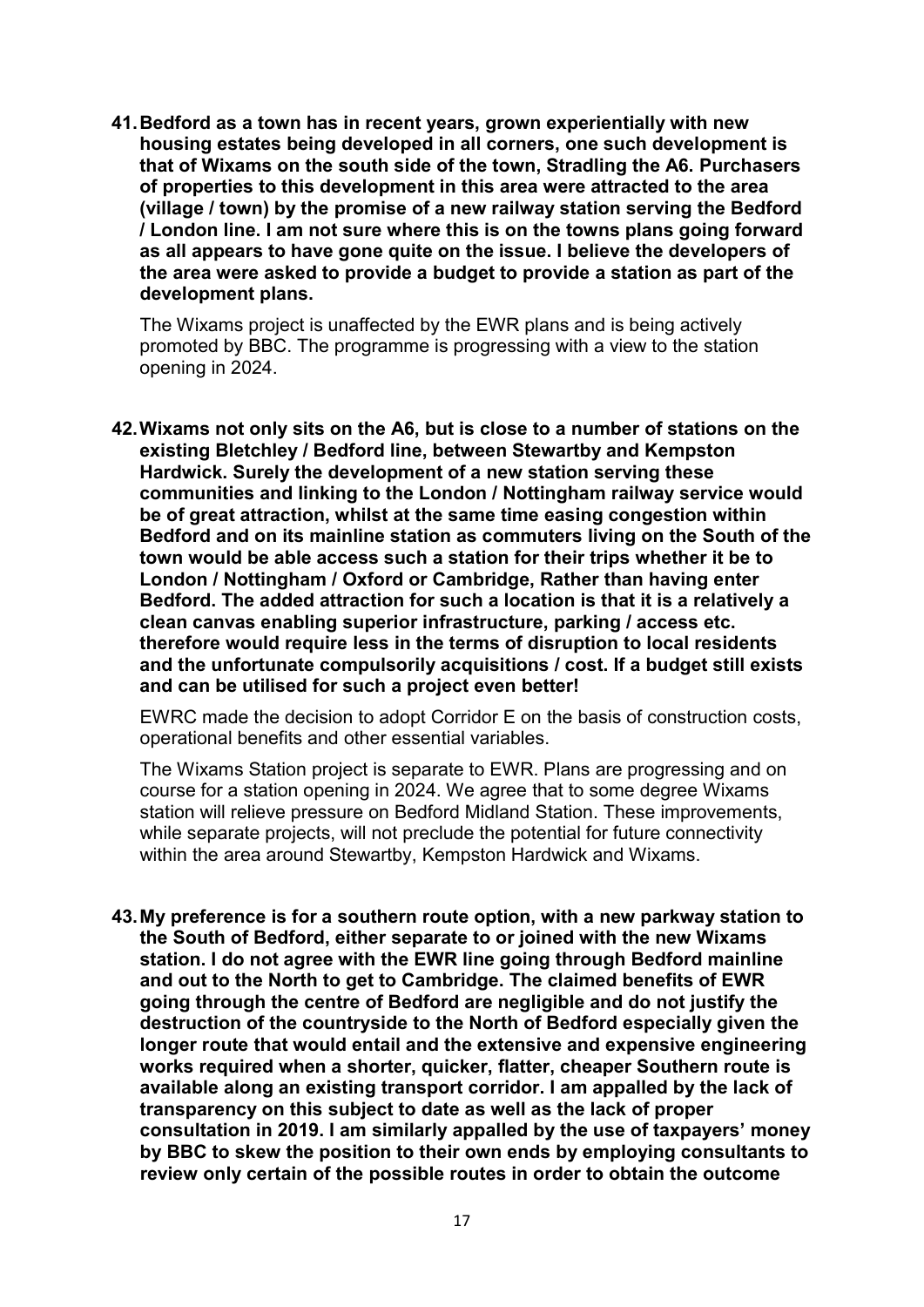desired by BBC. Should EWR go ahead along a Northern route, the legacy left by the Mayor and the majority of Borough Councillors who appear to be blindly following a party whip, will be one of which all those complicit should be greatly ashamed.

 The purpose of the 2019 consultation, and the 2021 consultation was for interested parties to share their views with EWRC. In 2019 the consultation was in respect to the broad route choices, and now it relates to variations within the chosen route. In 2019 BBC made a case for the new railway to come through Bedford. The purpose of our response to the consultation was to make our position known. It was not our purpose to judge the relative costs or benefits of the various routes. The route through the town will enable Bedford to grow and prosper in the future from the benefits of better connectivity. The redevelopment of Bedford Midlands Station and Bedford St John's will provide a stimulus to the regeneration of the town. Only by routing the line through the town will these opportunities emerge.

 44.In the repositioning of both St John's station and Bedford Midland station much of the car parking will be lost either temporarily or even permanently. EWR mention in their technical document that multi story car parks could be build to provide the additional car parking required. Does the council know where the money for these multi-storey car parks will come from? Are they included in the cost of the project or will money from elsewhere need to be found? In addition how will the council propose to alleviate the disruption caused by the lack of car parking for both NHS staff and patients as well as those commuting from Bedford Midland?

 One of the benefits of re-siting Bedford St Johns station closer to the hospital will be that it would provide an alternative means of access to the hospital for patients and staff.

 It is understood that EWRC is responsible for the re-provision and financing of car parking for Bedford Midland Station. As part of the broader stations plan, it is expected that EWRC will provide additional car parking to support the provision of improved rail services. However, BBC will consider its own investment in additional car parking if this is likely to yield a positive return on investment.

 BBC has not yet seen details of how car current parking demand will be managed through construction, but we will press EWRC to minimise disruption to existing residents.

 45.Has the Council conducted studies and costings of the disruption that will be caused the the rural communities as a result of the construction of the rail route? Including the closure of key road links that will force lengthy detours that will impair response times of emergency services, and the damage and obstruction that arise from HGVs and machinery on narrow and worn country roads. Will these be made public?

 It is impossible to assess the impact of disruption until there is greater certainty on the precise route alignment, the size and scale of infrastructure requirements and the timing and phasing of construction work. BBC expects EWRC to engage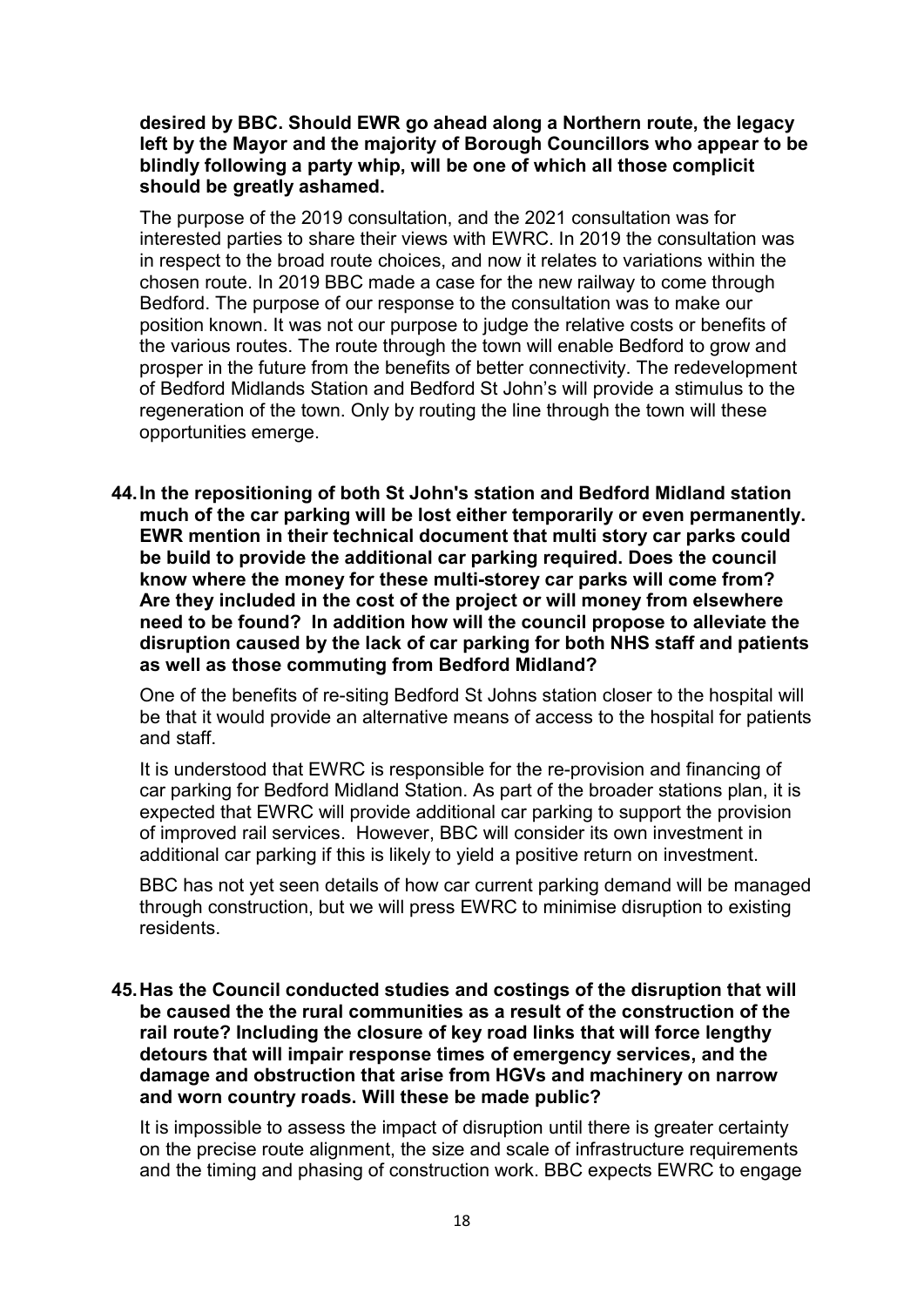with the Council and local residents on their proposals and we have made our expectation clear in our recent response to the consultation. We have said that:

- $\bullet$  opportunity to build and develop a partnership with the local population. EWR considers the whole of the planning and construction phase as an
- BBC expects EWR commit to a policy of local stakeholder engagement
- BBC requires EWR to introduce a 24-hour Helpline and a process for tracking and resolving stakeholder issues during the construction period.
- BBC expects to develop and agree a Construction Management Plan for the works at the earliest possible opportunity, and to involve local communities in this process.

The following list concerns specific commitments required from EWRC by BBC:

- Hours of operation for construction works to be agreed (no overnight working – or minimal overnight working if agreed).
- That baseline noise measurements are undertaken prior to construction so as to be able to measure any increase during construction and once the railway is operational.
- $\bullet$  works in Bedford Borough Jointly agree a phasing plan to minimise congestion in respect of Bridge
- A temporary bridge is required whilst the Great Ouse Way is being raised in order that the bypass can be kept open at all times.
- To be consulted on the draft plans for compound sites and haul roads to be used by EWR to construct the railway.
- $\bullet$  those routes where such movements will not be allowed To agree routes for HGV movements in relation to construction, and agree
- That access is maintained at all times from the affected communities to the public services (e.g. education and health) that they depend upon
- That in Brickhill, Green Lane and Hawk Drive will not be used for access during construction
- $\bullet$  of way should be kept to the absolute minimum. Post-construction, all rights of way should be returned to a usable, and if possible enhanced If possible, all rights of way should be maintained. Any diversion of rights condition.
- 46.Hello. I'm an ordinary person, living an ordinary life in a small village called Roxton. As a small village we have little to no voice! I have several concerns relating to EWR, one is the choice of 'route E' but the other, even more pressing is due to 'land locking' our small village because of road / rail infrastructure within a triangle that is less than a mile in length. Cutting off public footpaths and rights of way. I am completely baffled by the decision to choose 'route E'. The initial consultation for the railway highly suggested that 'route E' was the least favoured by EWR due to the significant structural costs involved. It involves viaducts, cuttings and embankments being constructed at considerable financial cost as well as high impact on the environment and surrounding landscape and a number of small villages that have little to no ability to object in number. It has significant impact on residential areas of Bedford. (So how and why was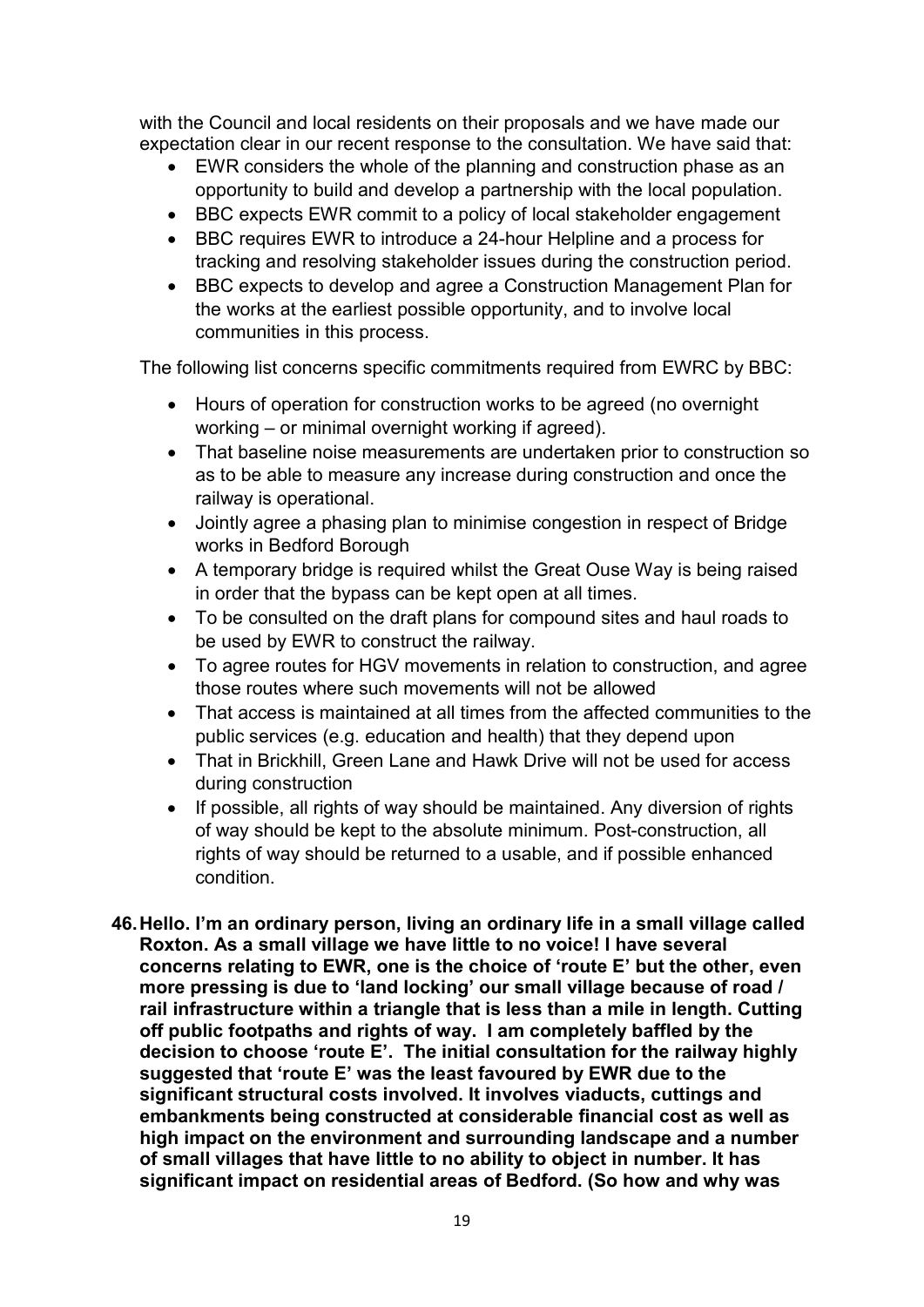this route suddenly chosen as the favourite?) There seems to of been considerable lobbying and financial incentives offered to EWR to choose this route (it was not their preferred route or preferred area for a new station.) In order to significantly lower the building cost and provide a new train station in Bedford, the current mayor of Bedford has it seems offered the incentive to build the new station and multi-storey car park from local tax payers money. This at a time when they have cut all essential services to the bare minimum. (How can they afford this but cut essential services?) The station is being moved to an area that is gridlocked mornings and evening and sometimes during the working day. It makes no sense from a pollution view point nor a 'busy commuter' point of view. It is an area people try to avoid. It involves demolition of a significant number of houses. There is on the edge of Bedford (the original preferred route A) land and the road structure to support a new train station it doesn't make sense not to utilise this. It has been highly suggested that talks between the 'new incinerator at Stewartby', warehouse / container distribution in the Midlands and the new large extending port at Felixstowe have also been instrumental in lobbying. In all of EWR consultation documents there is little to no suggestion of freight being carried, it focuses purely on passenger use. However, (contrary to current government promises on pollution and carbon emissions) it is suggested that night freight trains (long and diesel operated due to heavy loads) will be operated possibly 4 per hour or more. (Why are EWR only using consultation material about passengers?). Our village is a small triangle, It has a mix of private and social housing and no shop. It is flanked on three sides by high volume road networks and will already be considerably disrupted by the upgrade to 3 stories height of the expanded Black Cat roundabout, new road layout to Chawston / Wyboston, bringing HGV lorries across the top area of the village and upgrade of both the East to West road link (421 / 428) linking Cambridge and Milton Keynes) and new flow of the A1. If 'option 9' of 'route E' is chosen there will be a train line (with viaduct / banking) across the last remaining side of the village. The viaduct is of a considerable height (16 metres) due to huge flood plain underneath. The embankment is a considerable height due to our topography. This then leads to a large bridge going across the 421 and a minor road (see photo 1). In addition during construction (could be a significant number of years) all public foot paths are affected by the building and will need to be closed. Going for 'a walk' will mean walking down the exceptionally busy A1! Along areas that have high accident rates. Indeed will they try to close one or more our public footpaths once construction has been completed? (see photo 2). Please can you give us a voice, it is so important that someone, somewhere helps stop our village from becoming completely 'land locked' because of major road / rail infrastructure and cut off from even having a simple 'evening stroll'. We can't change the Black Cat roundabout or the A1 or the A421 / A428 but we can try as hard as we can to keep one side of our village 'open'. Please do not allow any of the rail routes that come below Roxton to be built. Please help to bring our village to the forefront of route considerations being taken.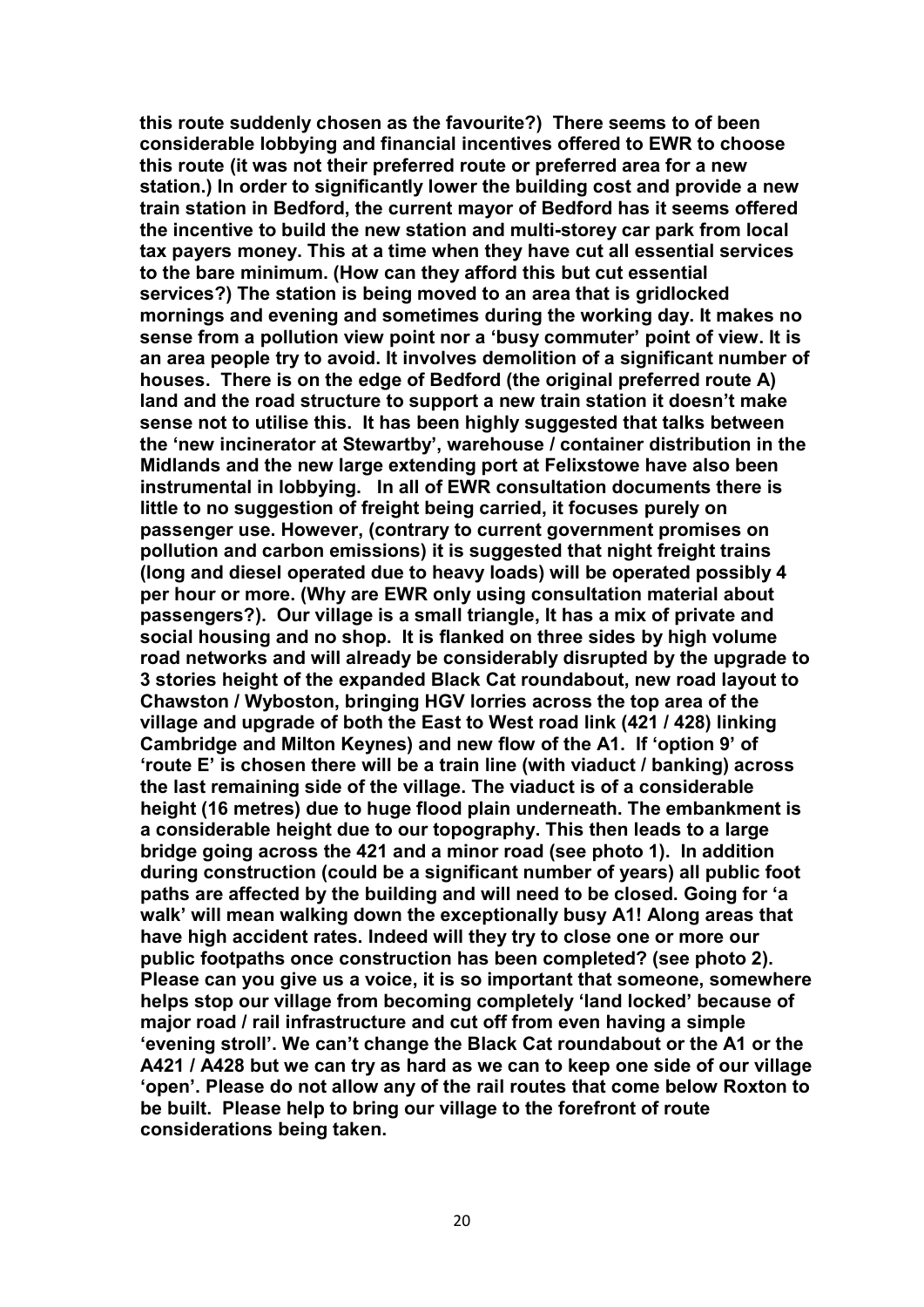Thank you for your comments. I would ask you to read through the Council's response to the EWRC consultation which can be found here. This sets out the Council's view on many of the points raised in your comments.

 According to the latest project plans, the A428 Black Cat to Caxton Gibbet Improvement scheme will be under construction for two to three years prior to opening in 2025/26. We understand that EWRC intend to start running trains along the new EWR line by 2030.

 We are aware that EWRC is talking to Highways England about major structures within the same locality, but until the route of the railway between Bedford and Cambridge is selected and designed, it is difficult to fully integrate the two schemes.

 Both schemes have to provide a full Environmental Impact Assessment in accordance with UK legislation and these will set out the impacts on the built and natural environment, and how they can be mitigated.

# 47.Why is Bedford Borough intent on destroying the North Bedfordshire countryside, ancient woodlands, landmarks and villages when a less environmentally damaging southern A421 corridor route is available and has already been shown to be straighter, cheaper (without distorting real costs) and more environmentally friendly?

 BBC did not select the preferred route options or the detailed alignment. We supported the EWR proposal for Route E because the overall long-term benefits of this railway passing through the town were substantial. EWRC selected this route because in comparison to the other routes the benefits outweighed the costs. However, we are determined to minimise the environmental impact of the route, and we intend to engage with EWRC to ensure that it is sensitive to local issues.

# 48.Do you actively welcome freight through Bedford town centre?

 Freight already runs through Bedford Midland Station but we know that the issue of freight trains is sensitive to local residents. The challenge is to support freight in the context of a carbon-neutral agenda. The issue is not so much that trains carry freight, but the perceived impact that these trains have on the community over and above passenger trains. There are three elements which make freight trains less acceptable: the belief that they are more polluting; the increased noise; and the fear that these trains would run throughout the night. Each of these aspects can be tackled.

 The BBC stance is that this railway line should be electrified. Electric freight locomotives are carbon-neutral and emit less noise. We understand that the timetable schedules will provide for up to one freight train per hour in either direction. This does not mean that there will be one freight train per hour. We will work with EWR to determine whether any freight operation can be limited so that freight trains do not run throughout the night.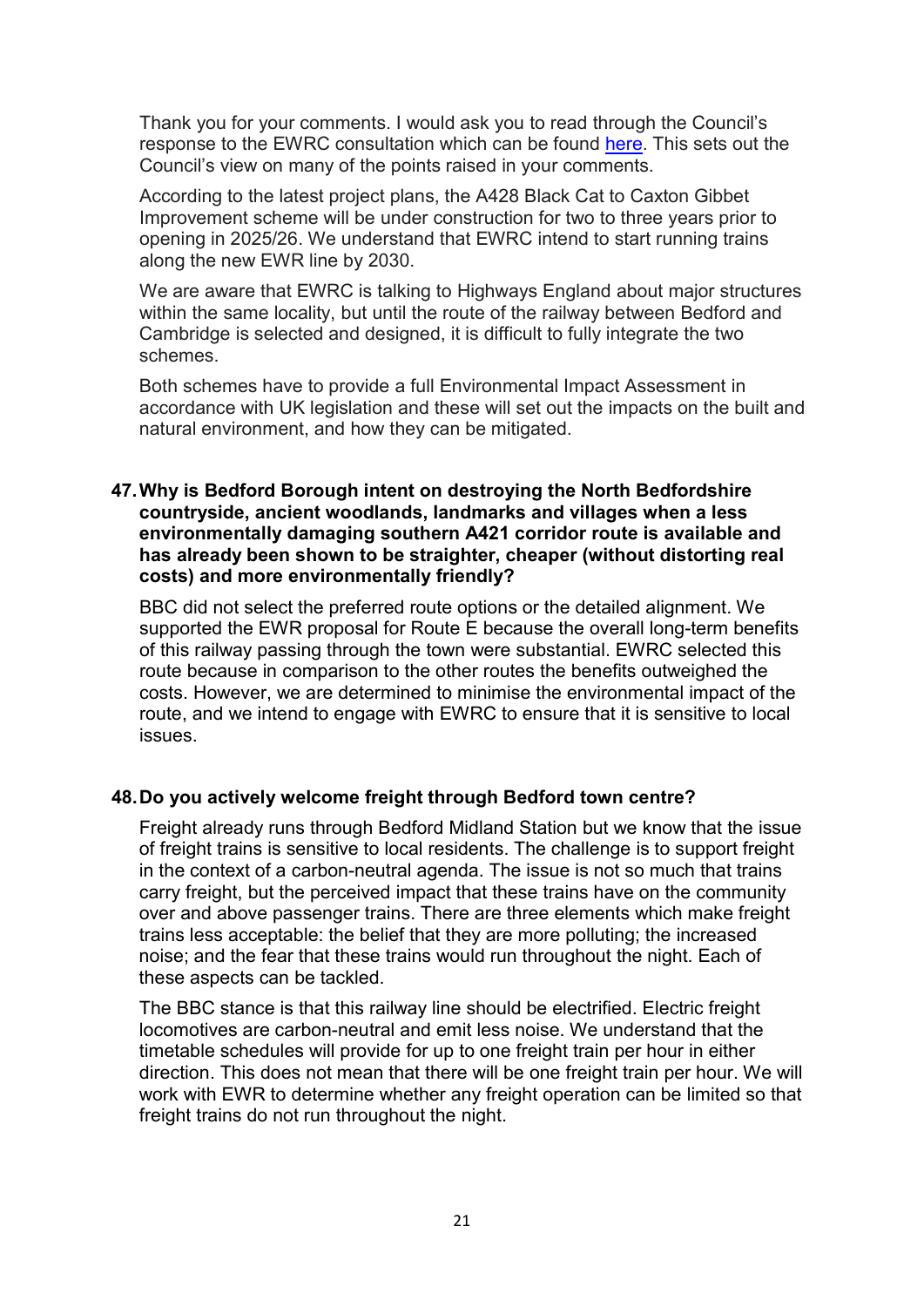#### 49.What environmental impacts did / have you asked EWR to consider for their routes?

 The duty to undertake an Environmental Impact Assessment (EIA) rests with EWRC as part of the Development Consent Order (DCO) process which is the planning approval process for Nationally Significant Infrastructure Projects. The DCO does not currently exist, and the next stage for EWRC will be to undertake the requirements for the preparation of a DCO. We expect this to include a detailed EIA and we would expect to comment on the findings.

#### 50.How many roads will be permanently cut off as a result of the route, and what will you be doing to support residents who are effected?

 We are not aware of any roads being stopped up and we will press for all current roads and accesses to remain open.

 The Council would expect the application for a Development Consent Order that EWRC will need to make for the construction of the railway will also provide for public access across the railway via bridges. The Order will be a subject to a full Statutory Consultation, and the Council will expect EWRC to ensure that proper access across the railway is maintained for all affected.

#### 51.What impact assessment has been done on the impact to air quality of driving diesel trains through Bedford Midland station, considering air quality in Bedford already breaches the levels per the Air Quality Management Area?

 EWRC has not yet undertaken a full environmental impact assessment. It will be completed later within the scheme development in accordance with UK legislation. Part of the process will be to identify means to mitigate impacts of the scheme, including the impacts on air quality.

 BBC is pressing for EWR to be electrified. It is important to note that there is already substantial freight traffic through Bedford Midland – up to two trains per hour each way, most of which is hauled by diesel locomotives. It is for the rail industry and Government to address this later point by pursuing a policy of further electrification across the rail network to enable wider use of electric locomotives. EWRC opted for Route E on the basis of the technical information available to them, including the likely availability of rolling stock. EWRC has a duty to undertake an Environmental Impact Assessment (EIA) as part of the Development Consent Order (DCO) process which is the planning approval process for Nationally Significant Infrastructure Projects. The next stage is for EWRC will be to undertake the requirements for the preparation of a DCO. This will include investigation into air quality though the affected area.

# 52.Have there been BBC discussions with Covanta about providing rail freight services to the Stewartby waste facility?

 BBC has not been involved in discussions with Covanta about the use of rail for its waste operation.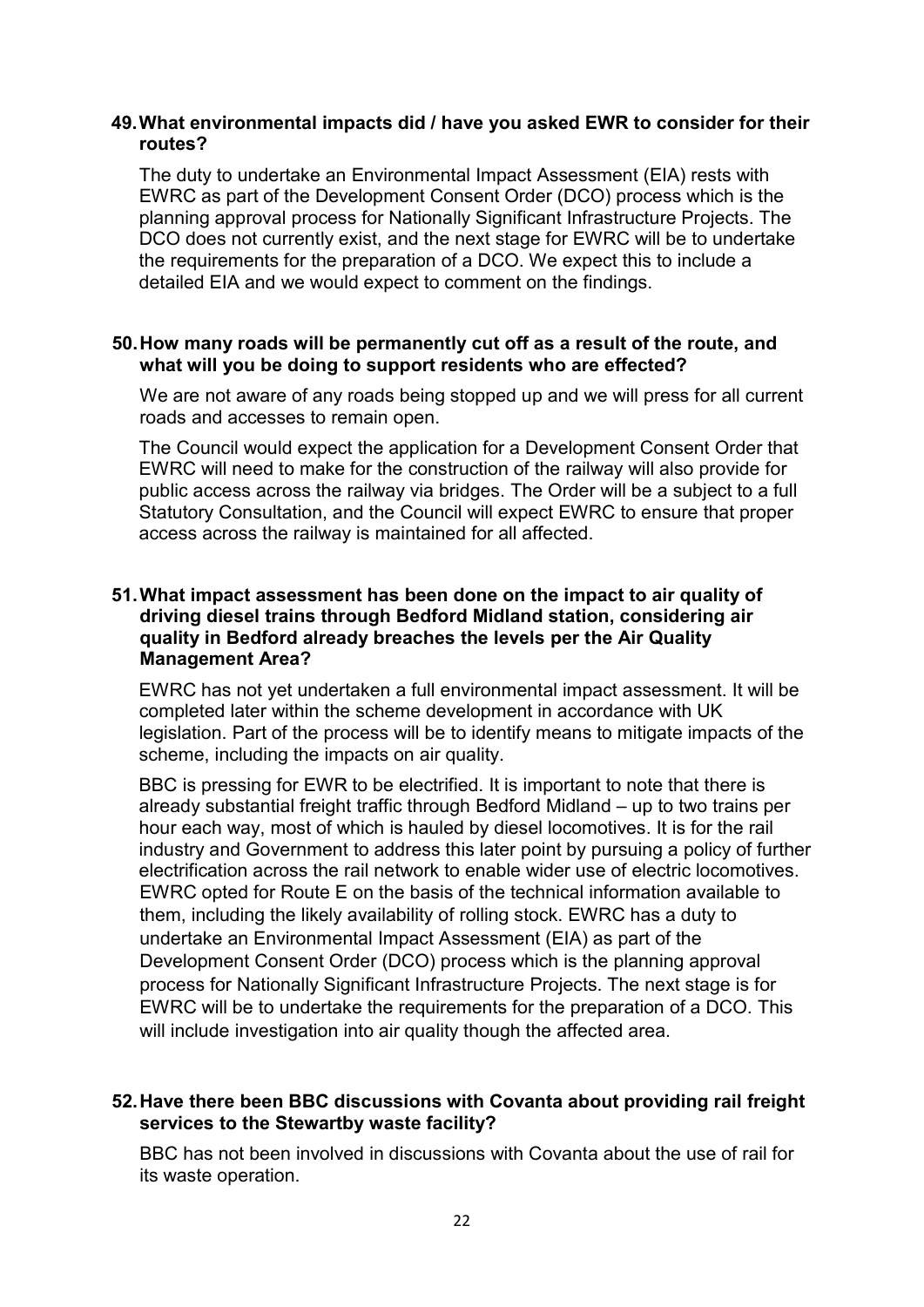# 53.Where will the £6m funding contribution from BBC towards the redesign and development of Bedford Midland Station be coming from? Will this funding from BBC effectively net off the benefit to the town?

 The Council is not contributing any of its own funds to the redevelopment of the station. We have submitted a separate bid to the Government asking for £6.25M to be allocated to the provision of a top-quality public square outside the new station. We now know that 90% of the funding has been approved; it will be additional funding and not at the expense of any service provision.

# 54. Has the level of public response against Route E surprised you?

 This is a rare project with the potential for a significant impact both positively and less positively, on Bedford and the whole Borough. It is not surprising that so many people should share their opinions and we continue to encourage people to do so.

#### 55.When the EWR Technical Report states that "a new station south of Bedford would generate slightly greater increases in jobs and productivity than routes serving Bedford Midland due to faster journey times", what other considerations made you choose to lobby for passenger and freight services through Bedford?

 The 2019 EWR Consultation document was clear that Route E attracted the highest transport user benefits, and the second highest economic growth benefits of the five routes under consideration. The highest economic growth benefit was for Route D, which also passed through Bedford and on the same route north and then east of the town. It is not entirely clear where you have found the statement to which you refer. It has not been possible to find any reference to a new station south of Bedford generating an increase in jobs and productivity. It may be correct that a faster journey time might have greater overall economic benefit across the scheme as a whole. However, the 2019 Consultation document seems to suggest otherwise.

#### 56.If Bedford St John's Station is relocated to Britannia Road, where the current hospital car park is, and a multi storey car park is built, as suggested, to make up for the lost parking spaces, who would be paying for this, Bedford Borough Council or East West Rail?

 EWRC will be paying for the station relocation and this should include adequate provision for car parking.

 57.Can you please confirm what the total project costings are for each of the 5 short listed route alignments within Section D of the preferred route E, Clapham Green to the Eversdens.

 The costings for these five alignments within this section appear to be missing from all EWR documentation. The Consultation Technical Document only gives 2019 up front costs for the St.Neots to Cambourne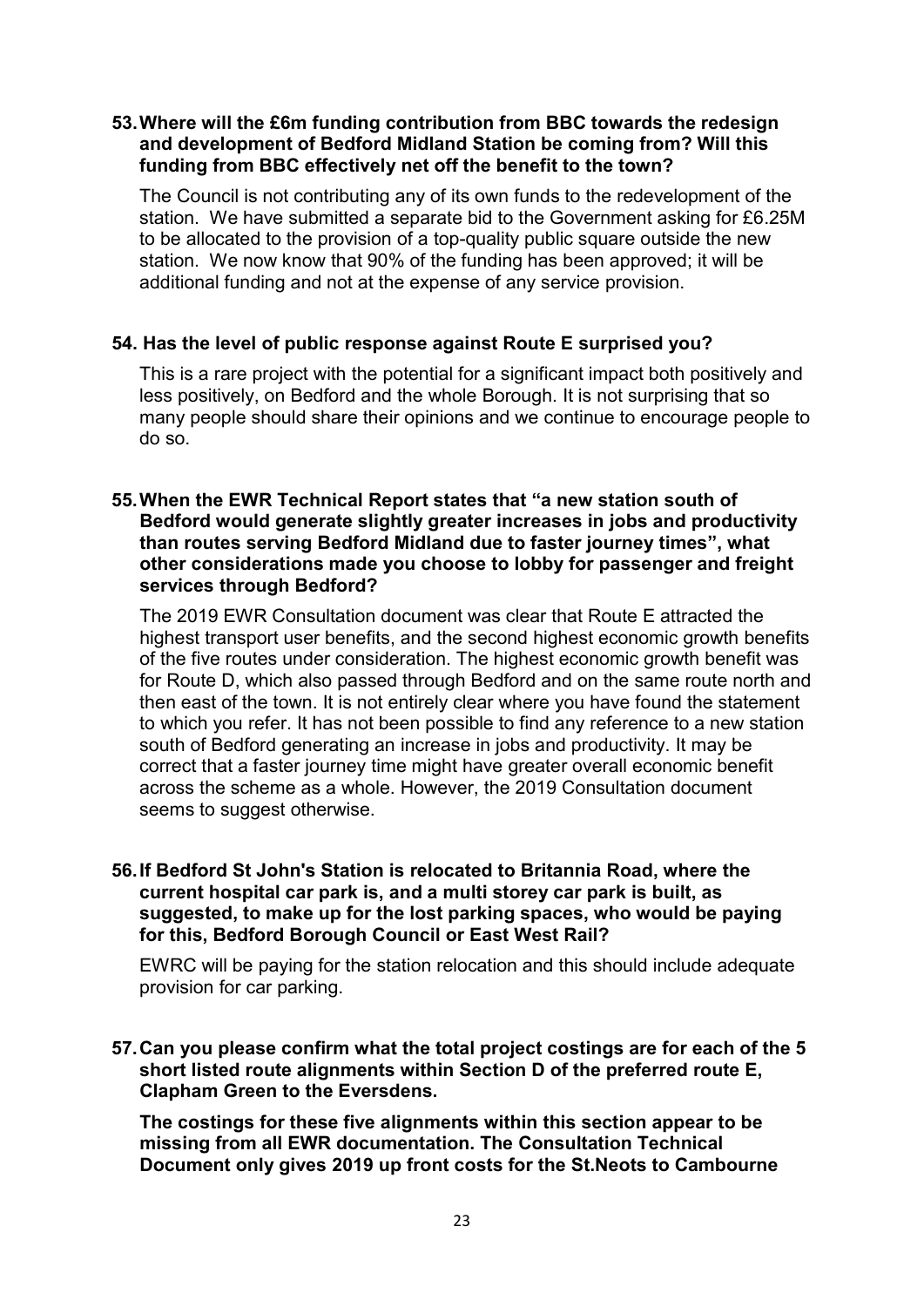North/South and Tempsford to Cambourne North/South sections on page 330 and 331. If you are unable to answer this question then can you please confirm that these latest project costings for the five alignments will be published by EWR within the next few days to enable the public and local/parish councils to view this information which they can then use when finalising their own feedback responses to this consultation. It is extremely important for the public and local/parish councils to know the full extent of the costs for this railway before being able to make an informed decision on preferred route alignment.

 BBC has not seen the costings for the alignments within Route E. Now that the consultation period has finished, EWRC will be working up detailed costings for these alignments. We expect these to be publicly available at the next stage of public consultation which is scheduled for the beginning of next year.

 39.I would like to know whether the Mayor & BBC acknowledge that they are the elected representatives of the people of Bedford & Bedfordshire? What right do you have to use Council Taxpayers money to fund reports by consultants which only look at the route preferred & wanted by BBC?

 It has become fundamentally clear from the meeting this morning that BBC has pushed for a route which entirely fits in with the Bedford Redevelopment Master Plan.

 The behaviour of BBC has been & continues to be appalling. You continue to maintain the Route selection is entirely down to EWR. EWR have been heavily influenced by the submissions of BBC.

 Finally why was a process similar to that which is going on in relation to the route E alignment consultation to inform BBC's response to this consultation not done in order to inform BBC's response to the consultation on the Route Option choice?

 BBC takes the view that to seek expert views on highly complex matters is responsible governance. You can see from the reports on this page that the consultants examined all the five route corridor options which were put forward by EWRC in 2019. It is the considered view of BBC that a route which runs through central Bedford will be economic benefits for the whole Borough.

 EWRC received feedback from almost 7,000 people and organisations following 6 weeks of consultation on the five route options. You can read more about the consultation, including reviewing the public feedback here.

 During the 2019 EWRC consultation, Mayor Dave Hodgson encouraged local residents to take part in the consultation and made the case publicly for a route via Bedford station in a wide range of ways. These include;

- Featured articles on his website
- Three regular email updates, each of which promoted awareness of both the consultation and the Council's support for a route through Bedford **Station**